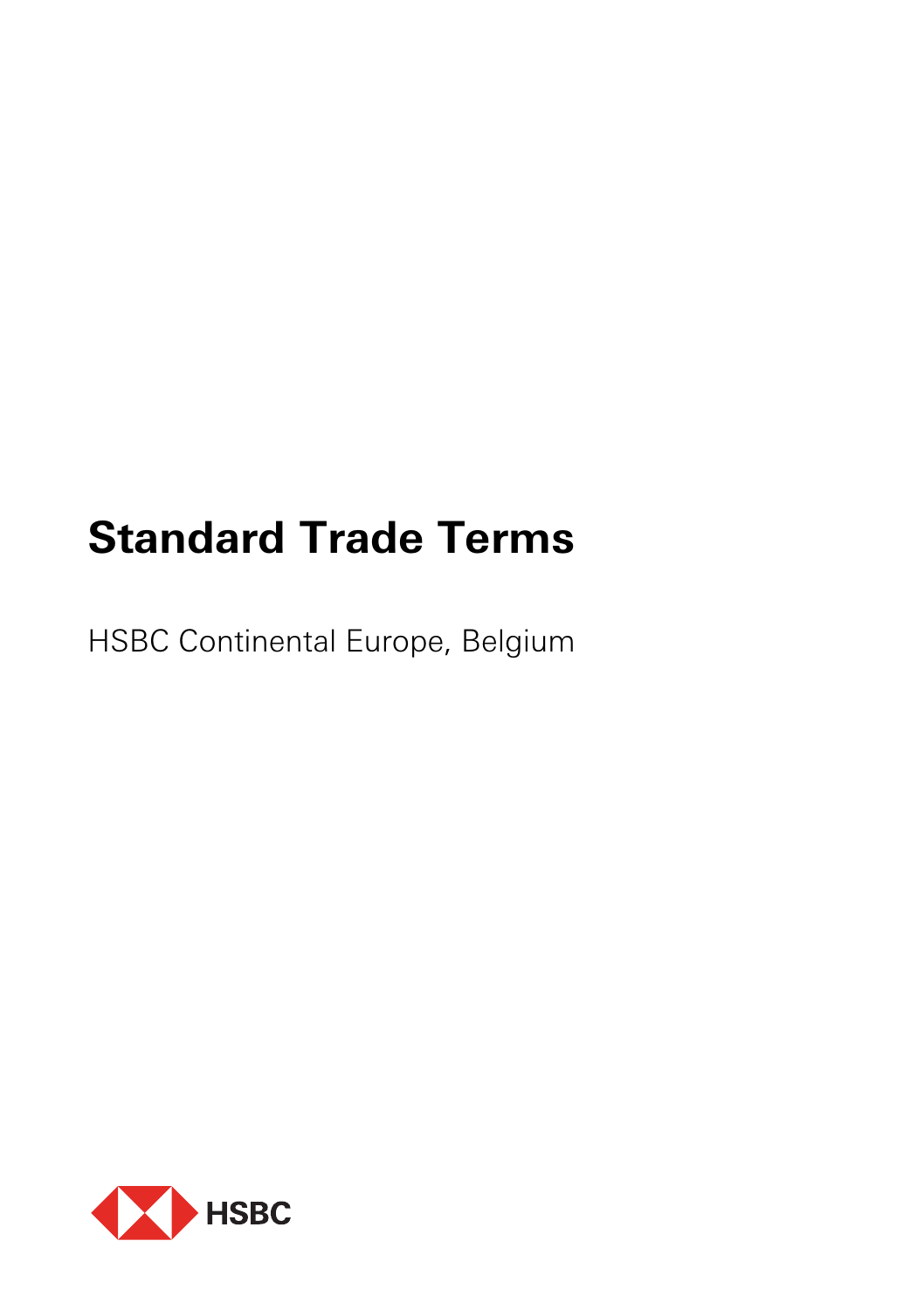# **CONTENTS**

| 1.                                                             | <b>APPLICATION</b>                                           | 3              |
|----------------------------------------------------------------|--------------------------------------------------------------|----------------|
| <b>SECTION 1 - TRADE SERVICES</b><br>4                         |                                                              |                |
| 2.                                                             | <b>ICC RULES</b>                                             | 4              |
| 3.                                                             | DOCUMENTARY CREDITS                                          | $\overline{4}$ |
| 4.                                                             | <b>INSTRUMENTS</b>                                           | $\overline{7}$ |
| 5.                                                             | COLLECTIONS                                                  | 9              |
| 6.                                                             | <b>FINANCE</b>                                               | 10             |
| 7.                                                             | <b>TRADE FINANCE LOANS</b>                                   | 11             |
| 8.                                                             | APPLICATIONS FOR RELEASE OF GOODS, SHIPPING GUARANTEES       |                |
|                                                                | AND LETTERS OF INDEMNITY                                     | 13             |
|                                                                | <b>SECTION 2 - REIMBURSEMENT, INDEMNITY AND OTHER RIGHTS</b> | 14             |
| 9.                                                             | REIMBURSEMENT AND INDEMNITY                                  | 14             |
| 10 <sub>1</sub>                                                | CASH COLLATERAL                                              | 15             |
|                                                                | 11. PLEDGE                                                   | 15             |
|                                                                | 12. TRUST RECEIPTS                                           | 16             |
|                                                                | 13. SET-OFF                                                  | 17             |
|                                                                | 14. SUPPLEMENTARY RIGHTS                                     | 17             |
| <b>SECTION 3 - FEES AND PAYMENTS</b>                           |                                                              | 17             |
| 15.                                                            | FEES. COMMISSION. INTEREST AND CHARGES                       | 17             |
| 16.                                                            | PAYMENTS                                                     | 18             |
| <b>SECTION 4 - REPRESENTATIONS, UNDERTAKINGS AND SANCTIONS</b> |                                                              | 20             |
| 17 <sub>1</sub>                                                | REPRESENTATIONS AND WARRANTIES                               | 20             |
|                                                                | 18. UNDERTAKINGS                                             | 21             |
|                                                                | 19. COMPLIANCE WITH LAWS AND SANCTIONS                       | 23             |
| <b>SECTION 5 - INSTRUCTIONS AND ELECTRONIC PLATFORMS</b><br>25 |                                                              |                |
| 20.                                                            | <b>INSTRUCTIONS</b>                                          | 25             |
| 21.                                                            | PLATFORMS                                                    | 26             |
| <b>SECTION 6 - OTHER</b>                                       |                                                              | 27             |
| 22.                                                            | <b>LIMITATION ON LIABILITY</b>                               | 27             |
|                                                                | 23. DISCLOSURE, CONFIDENTIALITY AND PRIVACY                  | 29             |
| 24.                                                            | <b>MISCELLANEOUS</b>                                         | 31             |
| 25.                                                            | <b>GOVERNING LAW AND JURISDICTION</b>                        | 32             |
| <b>SECTION 7 - DEFINITIONS AND INTERPRETATION</b>              |                                                              | 32             |
| 26.                                                            | DEFINITIONS AND INTERPRETATION                               | 32             |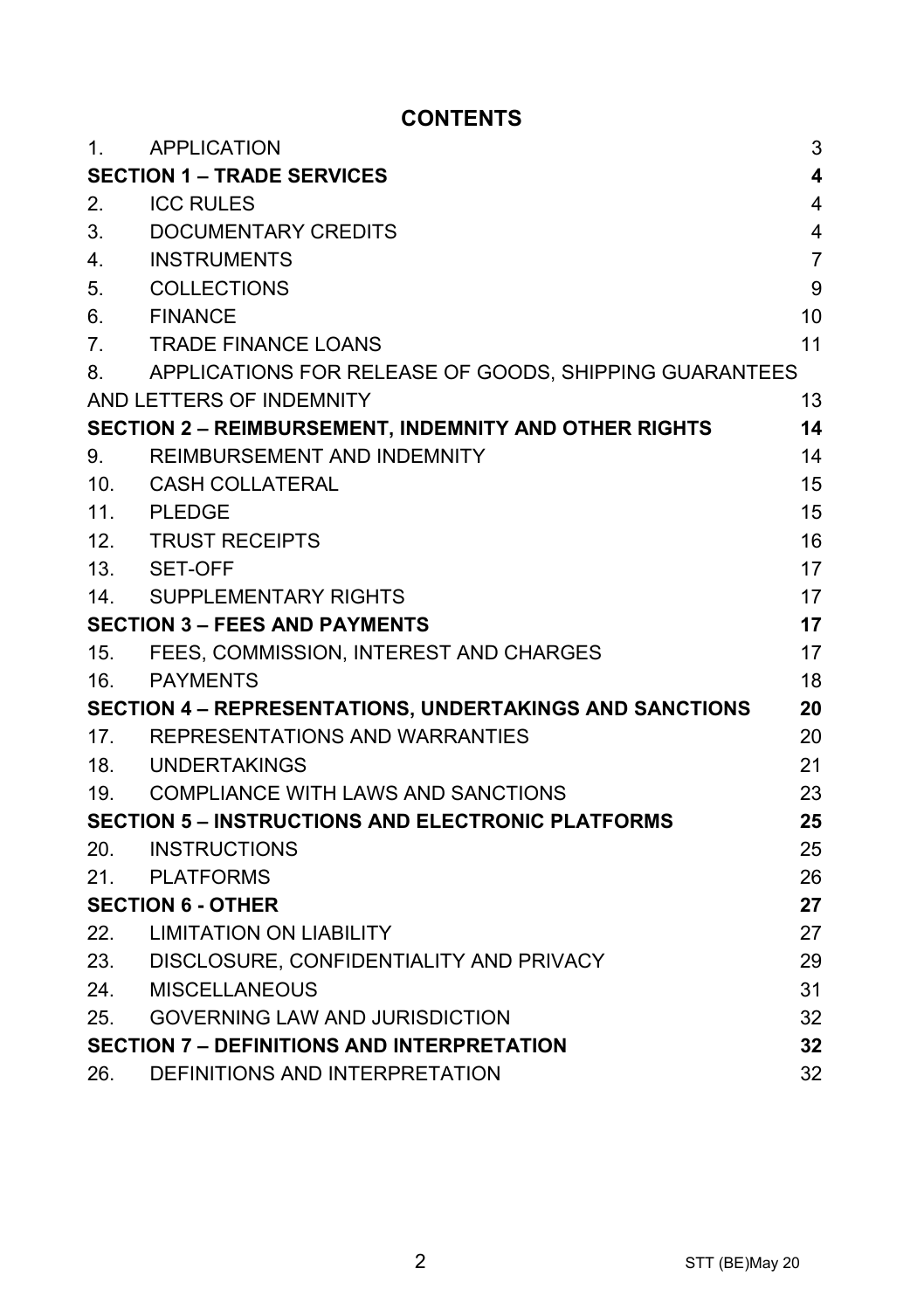# **STANDARD TRADE TERMS (THESE TERMS)**

#### **1. APPLICATION**

1.1 These Terms shall apply to any Trade Service which HSBC may agree to make available or procure at the request of the Customer and shall include any relevant Country Conditions.

1.2 These Terms shall, where applicable, be subject to other terms and conditions in relation to services provided by HSBC to the Customer (including any banking service or account operating agreement) from time to time. In relation to any Trade Service, where any conflict arises between these Terms and any other applicable terms and conditions, the terms and conditions shall apply in the following order of priority:

- (a) the Application;
- (b) the Facility Agreement (if any) and/or any applicable Security Agreement;
- (c) the Country Conditions (if any);
- (d) these Terms; and
- (e) such other terms.

1.3 HSBC does not offer any advice to the Customer in relation to any Trade Service. Whilst HSBC may provide information or express opinions from time to time, such information or opinions are not offered as advice. Before applying for, or accepting, any Trade Service, the Customer shall make such enquiries and assessments as the Customer considers appropriate and the Customer should place no reliance on HSBC to give advice or make recommendations. If the Customer is in doubt of any Trade Service, the Customer should seek independent professional advice.

1.4 Each Trade Service is separate and independent from the Trade Transaction to which such Trade Service relates and HSBC is in no way concerned with, subject to, or bound by, the terms of such Trade Transaction, even if a reference is included in any document relating to that Trade Service.

1.5 HSBC may name, instruct or procure any correspondent bank (including any HSBC Group member) to be the issuing, advising, nominated or confirming bank in respect of any Trade Service (and may restrict such correspondent bank to an HSBC Group member or a correspondent bank acceptable to HSBC) and is authorised to issue a counter-guarantee or counter-SBLC in such form and content as determined by HSBC in favour of the correspondent bank. HSBC may pay to, or receive from any correspondent bank, charges, commissions, fees or other payments.

1.6 Nothing in these Terms shall oblige HSBC to enter into or provide any Trade Service at any time.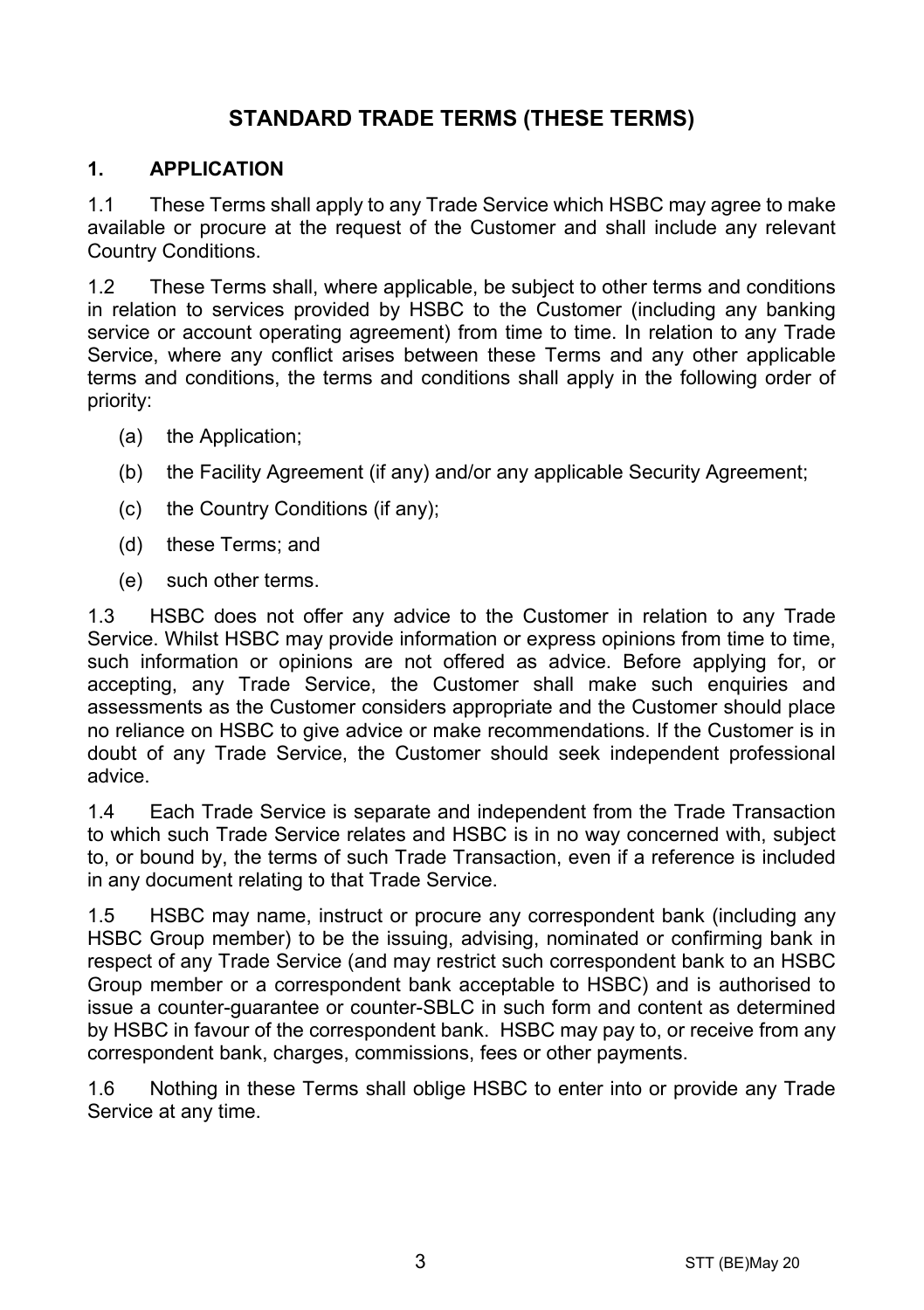# **SECTION 1 – TRADE SERVICES**

#### **2. ICC RULES**

2.1 Unless the Customer otherwise requests (and HSBC agrees with such request):

(a) all Documentary Credits issued by HSBC will be issued subject to the Uniform Customs and Practice for Documentary Credits, 2007 Revision, ICC Publication No. 600 (UCP600) and, if required by HSBC, the Uniform Customs and Practice for Documentary Credits (UCP600) Supplement for Electronic Presentation (eUCP);

(b) all SBLCs issued by HSBC will be issued subject to the International Standby Practices 1998, ICC Publication No. 590 (ISP98);

(c) all bonds and guarantees issued by HSBC will be issued subject to the Uniform Rules for Demand Guarantees, ICC Publication No.758 (URDG 758); and

(d) all Collections will be undertaken subject to the Uniform Rules for Collections 1995, ICC Publication No. 522 (URC 522) and, if required by HSBC, the Uniform Rules for Collections (URC 522) Supplement for Electronic Presentation (eURC),

in each case, as may be revised from time to time (together the ICC Rules), and the rights and obligations of the Customer will be subject to the applicable ICC Rules in addition to these Terms.

2.2 If there is any conflict between any ICC Rule and these Terms, these Terms shall prevail.

#### <span id="page-3-0"></span>**3. DOCUMENTARY CREDITS**

- 3.1 The terms in this Claus[e 3](#page-3-0) apply to any Documentary Credits.
- 3.2 The Customer:
	- (a) undertakes to examine the customer copy of each Documentary Credit issued
	- by HSBC in order to check its consistency with the relevant Application; and
	- (b) agrees to give immediate notice to HSBC of any objection to its contents.

#### **Imports**

3.3 HSBC is authorised to honour and pay any Claim made under a Documentary Credit which appears on its face to comply with its terms and/or any Documents drawn (or purporting to be drawn) and presented under such Documentary Credit in accordance with its terms, without reference to or further authority from the Customer or any other party, and without enquiring whether any Claim has been properly made, and notwithstanding that the validity of any such Claim, or the amount of it, may be in dispute. The Customer accepts any such Claim as conclusive evidence that HSBC was liable to honour and pay it, and any payment made, or any steps taken by HSBC in good faith under or in connection with it, shall be binding on the Customer.

3.4 The presentation of any Documents under a Documentary Credit shall be deemed to be in compliance with the terms of the Documentary Credit if HSBC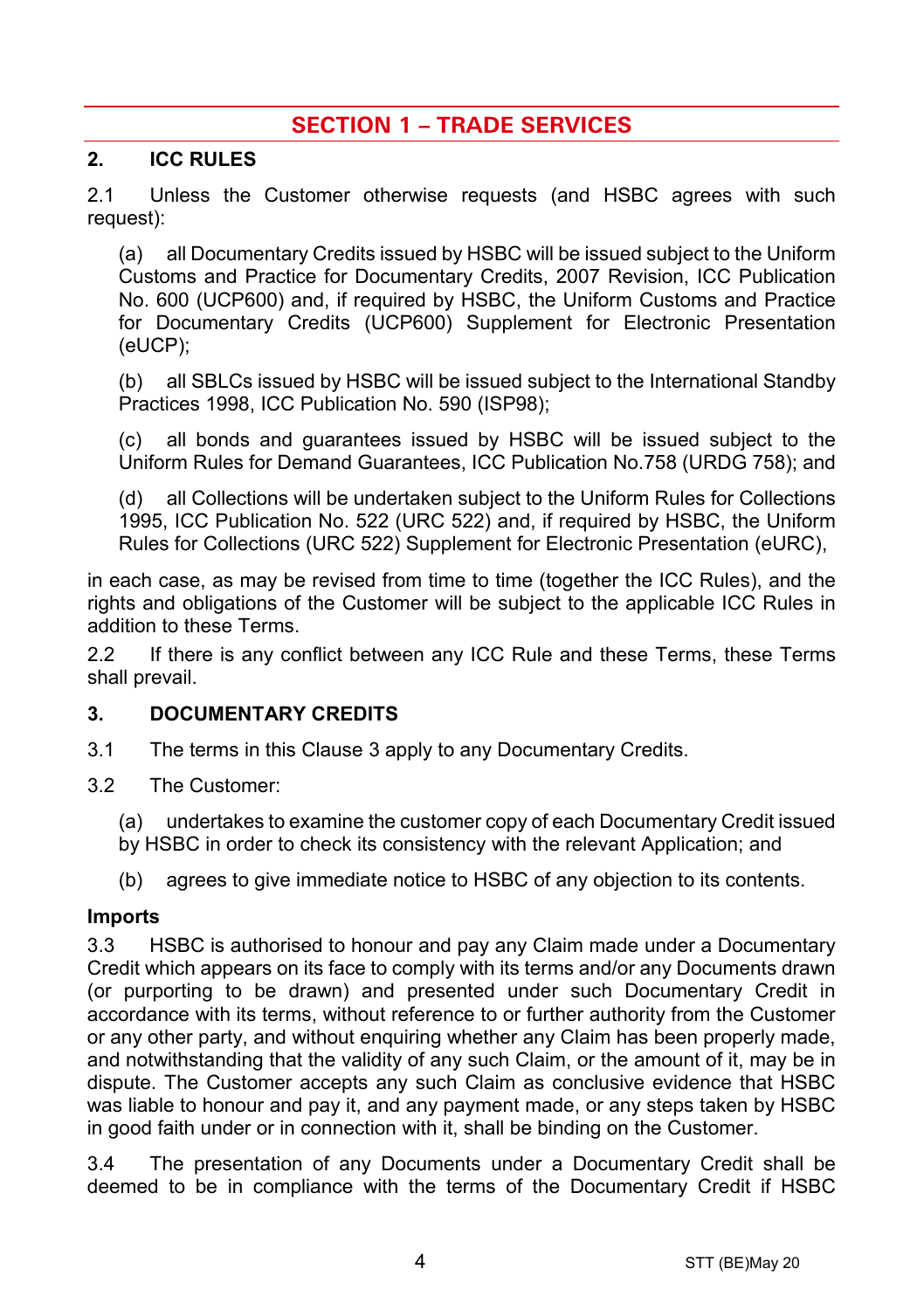determines that they appear to be in order and, taken as a whole, conform with the requirements of the Documentary Credit. The Customer waives all claims against HSBC for any delay that may result in examining such Documents or any failure to identify any discrepancies that may exist.

3.5 Notwithstanding any contrary instruction from the Customer, HSBC may reject any Claim which HSBC determines does not comply with the terms of the relevant Documentary Credit. HSBC is not obliged to notify the Customer or to seek the Customer's waiver of any discrepancy before refusing the Claim. Where HSBC does seek a waiver in respect of any discrepancy, the taking of such action does not oblige HSBC to seek a waiver of any discrepancy at any other time.

3.6 If HSBC notifies the Customer of a discrepancy with respect to a Claim and the Customer requests HSBC and/or its correspondent bank or its agent to:

(a) effect payment under the Documentary Credit, notwithstanding the discrepancy; or

(b) countersign or issue any guarantee or indemnity covering the discrepancy,

the Customer confirms that its reimbursement obligations and the indemnity set out in Claus[e 9](#page-13-0) (*[REIMBURSEMENT AND INDEMNITY](#page-13-0)*) shall apply to such Claim and/or any such guarantee or indemnity.

3.7 HSBC may at any time amend or insert additional terms and conditions into a Documentary Credit as HSBC may consider appropriate, provided that any such amendment or additional terms and conditions shall not increase the Customer Liabilities in relation to such Documentary Credit. HSBC may, subject to the beneficiary's consent, cancel the whole or any unused balance of a Documentary Credit.

3.8 Notwithstanding any instruction in an Application, HSBC may restrict the availability of any Documentary Credit, or any advising or confirming, to its own offices or to any correspondent bank or agent of its choice and, in such case, HSBC may refuse to honour, or make payment for, any Document drawn or purporting to be drawn on any office, bank or other person other than such office, correspondent bank or agent.

3.9 If HSBC effects payment under a Documentary Credit prior to the maturity date of such Documentary Credit:

(a) (in the case where the Documentary Credit beneficiary bears interest) the Customer shall be liable to pay to HSBC the full amount of the Documentary Credit on the maturity date, even if HSBC only paid a discounted amount under the Documentary Credit; and

(b) (in the case where the Customer is required to bear interest under the Documentary Credit pursuant to any other agreement with HSBC) the Customer shall, on the maturity date of such Documentary Credit or such earlier date as may be demanded by HSBC, pay to HSBC the full amount of the Claim together with interest accruing on such Claim for the period from and including the date of HSBC's payment to and including the maturity date, such interest payable in accordance with Clause [15](#page-16-0) [\(FEES, COMMISSION, INTEREST AND CHARGES\)](#page-16-0).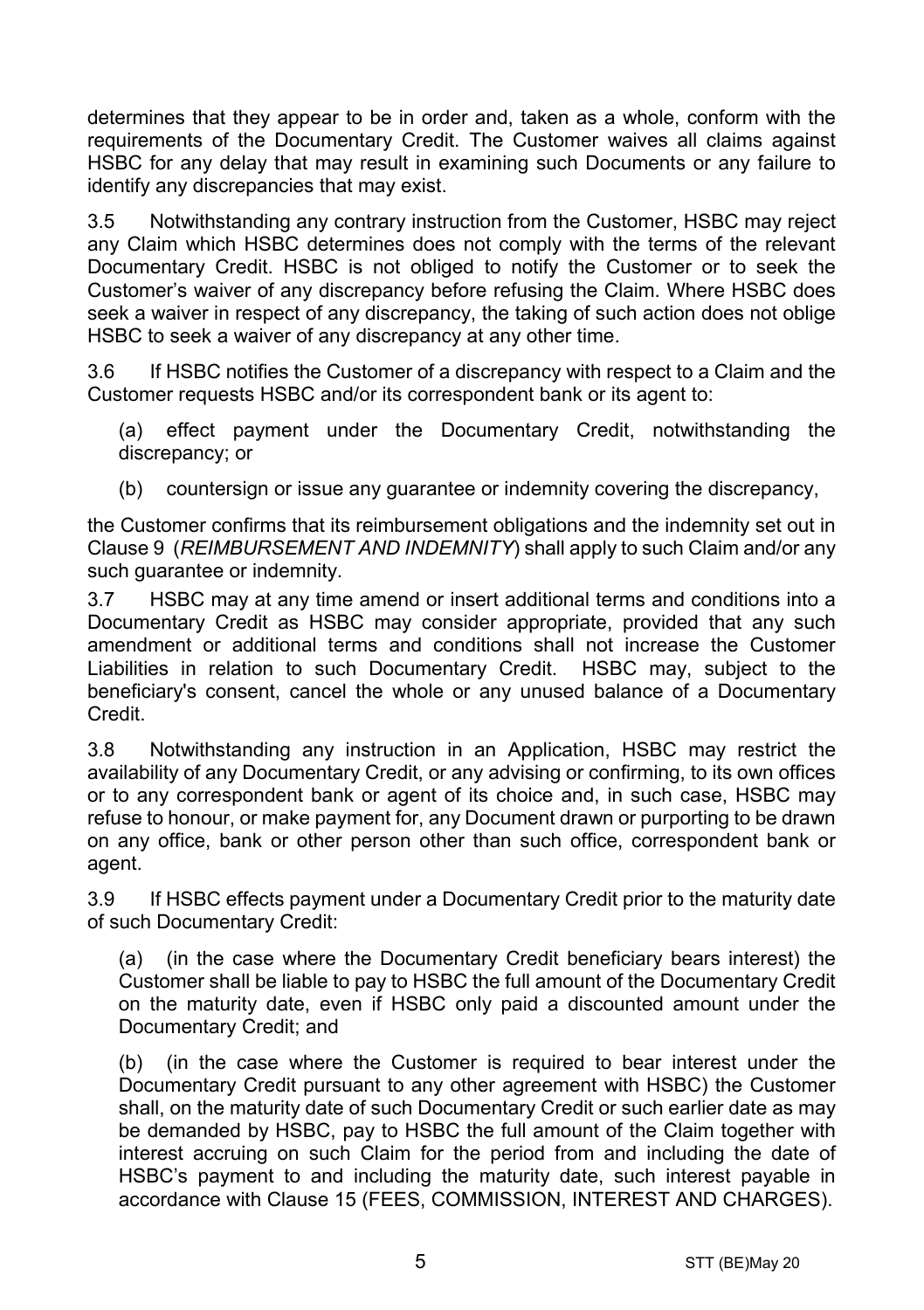3.10 If the terms of a Documentary Credit (whether expressly or impliedly) permits payment to be effected to the beneficiary prior to receipt of the Documents required to be delivered under such Documentary Credit, the Customer shall, on the maturity date of such Documentary Credit or such earlier date as may be demanded by HSBC, pay to HSBC the full amount of the Claim (whether or not the Documents subsequently delivered are compliant with the terms of the Documentary Credit) together with interest accruing on such Claim for the period from and including the date of HSBC's payment to and including the maturity date, such interest payable in accordance with Clause [15](#page-16-0) (*[FEES, COMMISSION, INTEREST AND CHARGES](#page-16-0)*).

3.11 If any Documentary Credit stipulates that certain specific Documents be forwarded by the beneficiary directly to the Customer at or prior to the time the beneficiary makes any Claim, all remaining Documents must be produced to HSBC in respect of any Claim under such Documentary Credit. If the Customer uses the Documents forwarded directly to it to obtain possession of the Goods, HSBC is authorised to accept all Documents presented under such Documentary Credit and pay or accept upon presentation and pay at maturity all Documents drawn in respect of the Goods, notwithstanding any discrepancy or any other matter or thing that might otherwise have relieved or affected the Customer's or HSBC's obligations. The Customer confirms that its reimbursement obligations and the indemnity set out in Clause [9](#page-13-0) (*[REIMBURSEMENT AND INDEMNITY](#page-13-0)*) shall apply to any amount paid by HSBC in respect of such Documentary Credit.

3.12 If any Documentary Credit stipulates that the Goods be insured under insurance policies/certificates containing "Institute Cargo Clauses" or other industry standard clauses, HSBC may accept insurance policies/certificates which contain "American Institute Cargo Clauses" or any other industry standard clauses that HSBC determines appropriate.

3.13 HSBC will not be bound at any time to release any Documents or Goods to the Customer unless the Customer has fully discharged its Customer Liabilities in respect of the Documentary Credit relating to such Documents or Goods.

<span id="page-5-0"></span>3.14 If HSBC issues a Documentary Credit back-to-back (a **Back-to-Back Documentary Credit**) to another Documentary Credit (a **Master Documentary Credit**) the Customer:

(a) acknowledges that its Customer Liabilities in respect of the Back-to-Back Documentary Credit are not dependent or conditional on the performance of the Master Documentary Credit;

(b) unconditionally and irrevocably assigns or transfers absolutely to HSBC all of its payment rights in the Master Documentary Credit;

(c) shall not amend or accept any amendment to the Master Documentary Credit without the consent of HSBC or take any action which might result in HSBC not receiving the full amount under the Master Documentary Credit; and

(d) authorises HSBC to use the Documents presented under the Back-to-Back Documentary Credit to make a Claim under the Master Documentary Credit irrespective of any discrepancies or irregularities in the Documents presented.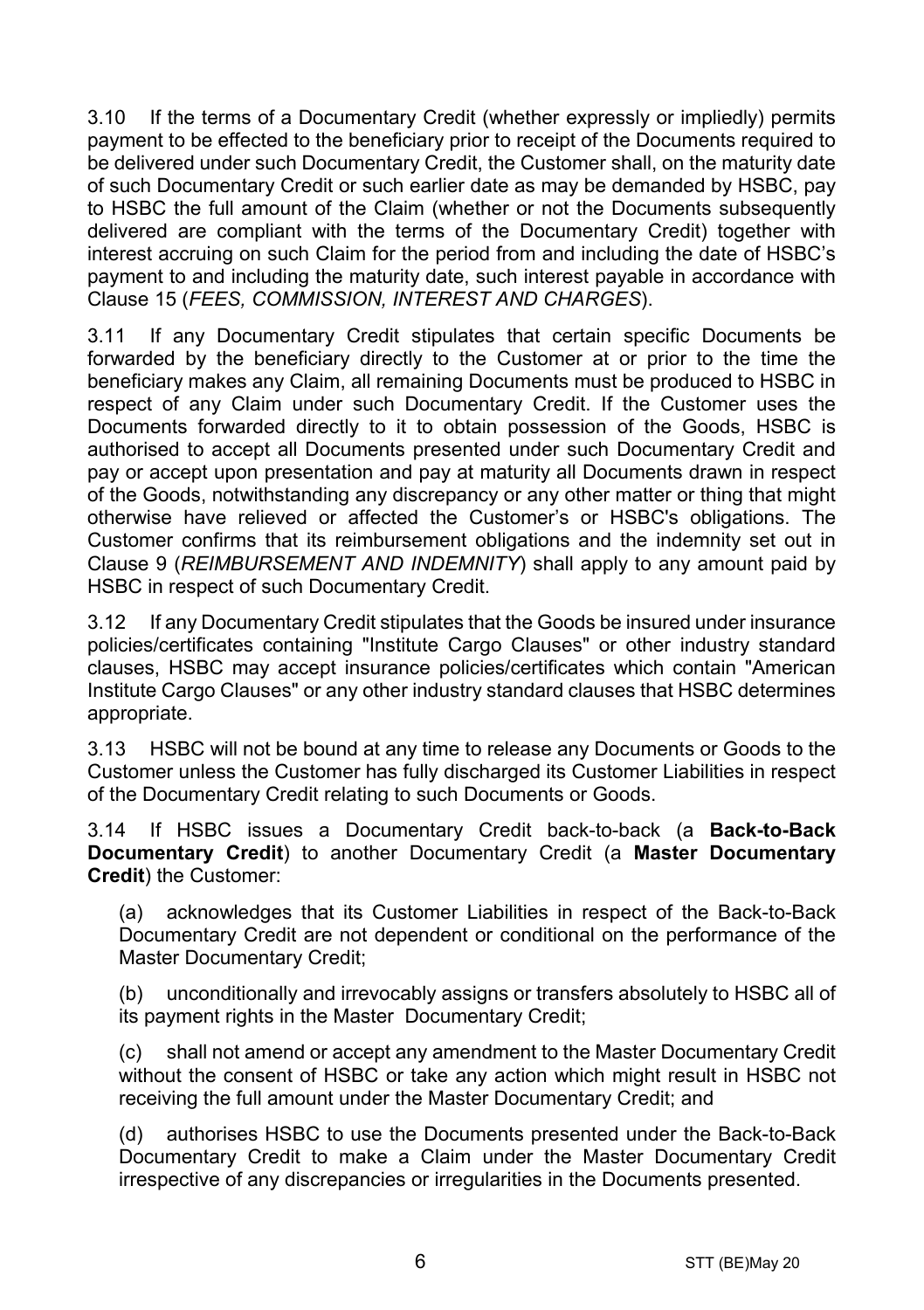3.15 HSBC is not obliged to notify the Customer of any incompatibility between the terms of a Back-to-Back Documentary Credit and the relevant Master Documentary Credit.

# **Exports**

3.16 If HSBC confirms a Documentary Credit or SBLC (whether on a disclosed or undisclosed basis) and payment in full or part is not received by HSBC from the relevant issuing bank, the Customer is only required to reimburse HSBC for amounts not received if the non-payment was due to a Recourse Event. Such reimbursement by the Customer is payable immediately upon HSBC's demand together with any interest payable in accordance with Clause [15](#page-16-0) (*[FEES, COMMISSION, INTEREST](#page-16-0)  [AND CHARGES](#page-16-0)*) and the Customer shall reimburse HSBC for any loss or damage suffered by HSBC as a result of the non-payment.

3.17 HSBC will not be bound by a confirmation (whether on a disclosed or undisclosed basis) and will not be obliged to negotiate a Documentary Credit or SBLC if it is amended without HSBC's consent, the Documents presented do not fully comply with the terms of the Documentary Credit or SBLC, the original Documentary Credit or SBLC is different from the copy of the Documentary Credit or SBLC upon which HSBC based its confirmation, the Customer does not comply with any of its obligations under this Clause [3,](#page-3-0) or if payment in full or part is not received by HSBC (or cannot be accepted by HSBC) from the relevant issuing bank as a result of a Recourse Event.

3.18 If HSBC confirms a Documentary Credit or SBLC on an undisclosed basis, the Customer shall not make a presentation in respect of the Documentary Credit or SBLC to any person other than HSBC and shall promptly provide to HSBC the original Documentary Credit or SBLC, any operative documents and any amendments issued by the relevant issuing bank.

3.19 If HSBC confirms a Documentary Credit or SBLC (whether on a disclosed or undisclosed basis), the Customer:

(a) unconditionally and irrevocably assigns or transfers absolutely to HSBC all of its payment rights in such Documentary Credit or SBLC; and

(b) shall not take any action which might result in HSBC not receiving the full amount under the Documentary Credit or SBLC.

#### <span id="page-6-0"></span>**4. INSTRUMENTS**

4.1 The terms in this Clause [4](#page-6-0) apply to any SBLC, demand guarantee (including an avalisation, co-acceptance or acceptance of a Document), bond, counter-guarantee, counter-SBLC, or similar independent payment obligation (including any extension, renewal or amendment of the same)(each an **Instrument**) issued, confirmed or provided by HSBC.

4.2 The Customer:

(a) undertakes to examine the customer copy of each Instrument issued or entered into by HSBC in order to check its consistency with the relevant Application; and

(b) agrees to give immediate notice to HSBC of any objection to its contents.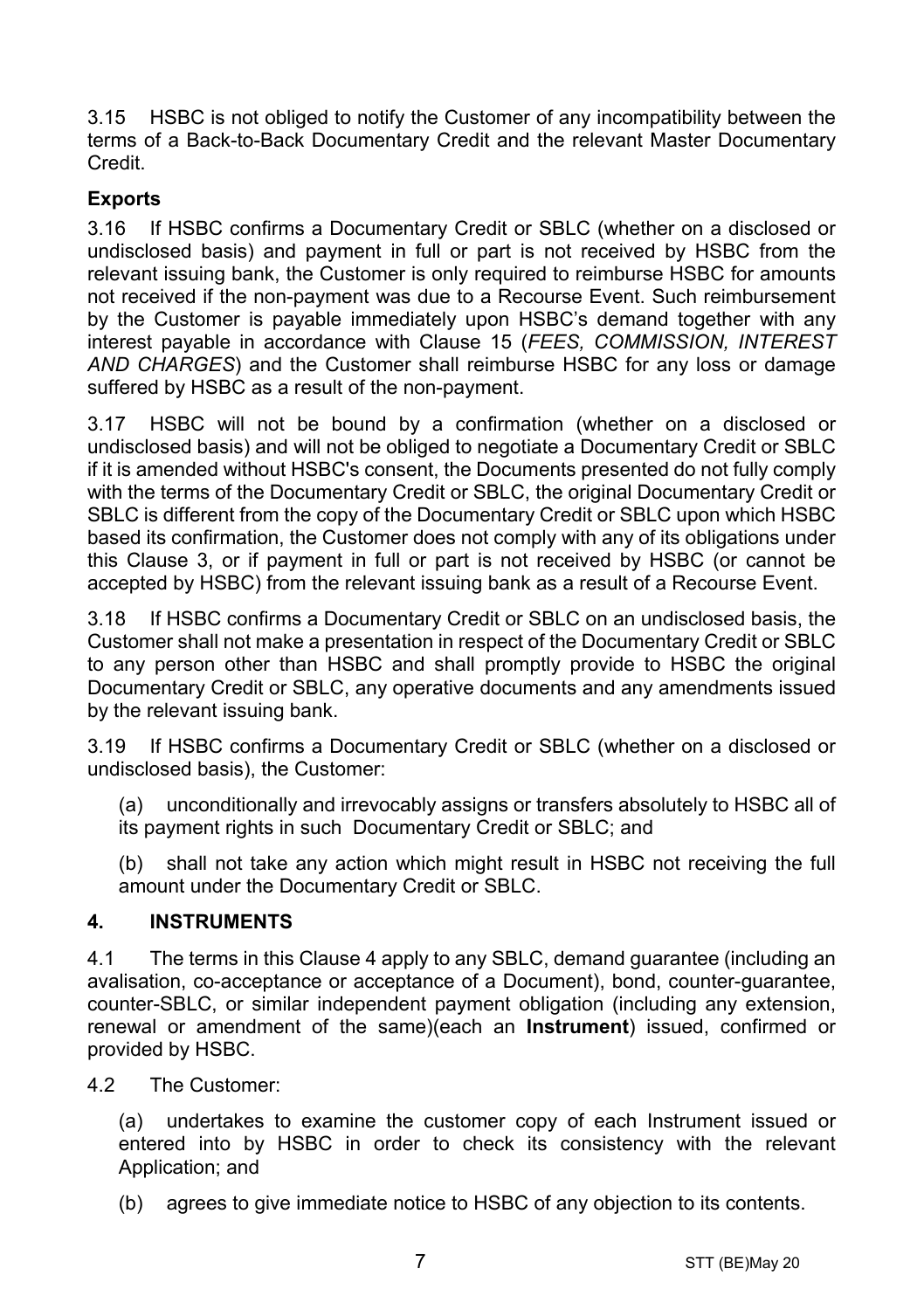4.3 HSBC is authorised to accept, pay or honour any Claim made under any Instrument which appears on its face to comply with its terms, without reference to or further authority from the Customer or any other party, and without enquiring whether any such Claim on HSBC has been properly made, notwithstanding that the validity of any such Claim, or the amount of it, may be in dispute. The Customer accepts any such Claim as conclusive evidence that HSBC was liable to pay or comply with it, and any payment made, or any steps taken by HSBC in good faith under or in connection with it, shall be binding upon the Customer.

4.4 The presentation of any documents under an Instrument shall be deemed to be in compliance with the terms of the Instrument if HSBC determines that they appear on their face to be in order and, taken as a whole, conform with the requirements of the Instrument. The Customer waives all claims against HSBC for any delay that may result in examining such documents or any failure to identify any discrepancies that may exist.

4.5 Notwithstanding any contrary instruction from the Customer, HSBC is entitled to reject any Claim which HSBC determines does not comply with the terms of the relevant Instrument. HSBC is not obliged to notify the Customer or to seek the Customer's waiver of any discrepancy before refusing the Claim. Where HSBC does seek a waiver in respect of any discrepancy, the taking of such action does not oblige HSBC to seek a waiver of discrepancy at any other time.

4.6 If HSBC notifies the Customer of a discrepancy with respect to a Claim and the Customer requests HSBC and/or its correspondent bank or its agent to:

- (a) effect payment under the Instrument, notwithstanding the discrepancy; or
- (b) countersign or issue any guarantee or indemnity covering the discrepancy,

the Customer confirms that its reimbursement obligations and the indemnity set out in Clause [9](#page-13-0) (*[REIMBURSEMENT AND INDEMNITY](#page-13-0)*) shall apply to such Claim and/or any such guarantee or indemnity.

4.7 HSBC may at any time amend or insert additional terms and conditions into an Instrument as HSBC may consider appropriate, provided that any such amendment or additional terms and conditions shall not increase the Customer Liabilities in relation to such Instrument. HSBC may, subject to the beneficiary's consent, cancel the whole or any unused balance of an Instrument.

4.8 Notwithstanding any instruction in an Application, HSBC may restrict the availability of any SBLC, or any advising or confirming, to its own offices or to any correspondent bank or agent of its choice and, in such case, HSBC may refuse to honour, or make payment for, any Document drawn or purporting to be drawn on any office, bank or other person other than such office, correspondent bank or agent.

4.9 If the terms of an SBLC (whether expressly or impliedly) permits payment to be effected to the beneficiary prior to receipt of the documents required to be delivered under such SBLC, the Customer shall, on the maturity date of such SBLC or such earlier date as may be demanded by HSBC, pay to HSBC the full amount of the Claim (whether or not the documents subsequently delivered are compliant with the terms of the SBLC) together with interest accruing on such Claim for the period from and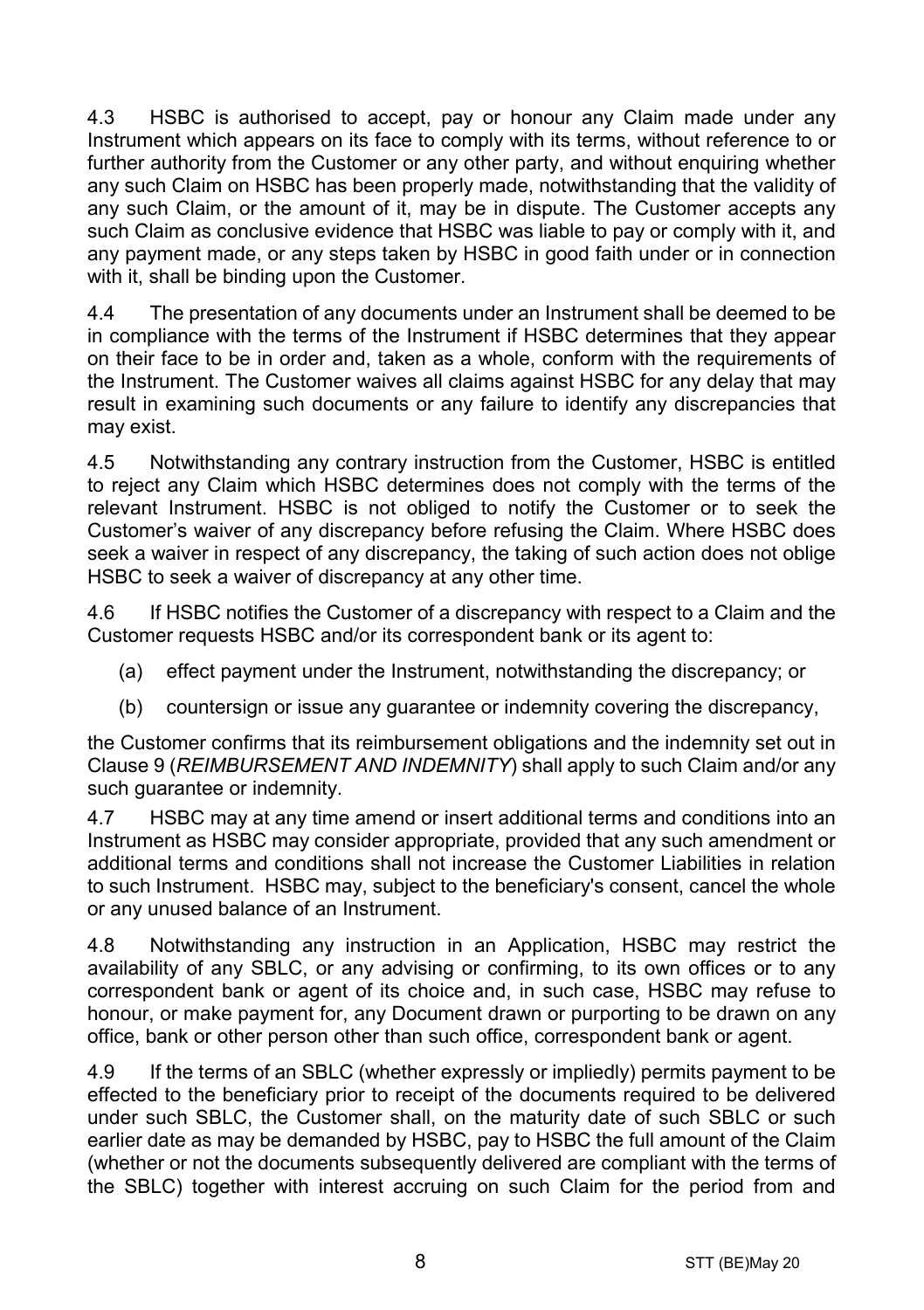including the date of HSBC's payment to and including the maturity date, such interest payable in accordance with Clause [15](#page-16-0) (*[FEES, COMMISSION, INTEREST AND](#page-16-0)  [CHARGES](#page-16-0)*).

4.10 Notwithstanding the foregoing, if the Customer has requested HSBC to issue or arrange for the issuance of an Instrument by a correspondent bank for which a counter-guarantee or counter-SBLC must be issued by HSBC, HSBC may include such terms in the counter-guarantee or counter-SBLC that HSBC considers are required to support the issuance of such Instrument. Without limitation, the validity period and Claim period (if applicable) of the counter-guarantee or counter-SBLC shall be longer than the validity period and Claim period (if applicable) of the Instrument and other terms may be added to reflect the laws under which the Instrument is governed.

4.11 If any Instrument contemplates renewal or extension and the Customer does not advise HSBC at least 5 Business Days prior to the time required for HSBC to provide notice of cancellation as required by the Instrument, HSBC may renew or extend for an additional year or such other term as HSBC may so select. HSBC shall however be under no obligation to issue, extend or renew any Instrument and may at any time:

(a) cancel or revoke any Instrument without prior notice to or authorisation from the Customer if such Instrument or the beneficiary of such Instrument permits cancellation or revocation; or

(b) pay any Instrument without prior notice to or authorisation from the Customer if the Instrument or any relevant law permits or requires payment to be made if such Instrument is cancelled, withdrawn, not extended or not renewed.

4.12 Any cancellation, payment or revocation by HSBC of any Instrument at any time shall be without prejudice to the rights and obligations of HSBC and the Customer under these Terms.

4.13 Unless an Instrument expressly provides that the original Instrument must be presented to HSBC to support a Claim, HSBC may pay and/or comply with any Claim, whether or not the original of the Instrument is presented to HSBC.

4.14 Notwithstanding that the Customer may claim that an Instrument has been reduced, cancelled or terminated, HSBC may determine that, due to the governing law of the Instrument, it is has not been reduced, cancelled or terminated, or HSBC may determine that it is necessary to obtain or require the relevant beneficiary's confirmation of the reduction, release or discharge of HSBC's and/or any correspondent bank's liabilities under such Instrument. Subject to such determination, or until such confirmation is received by HSBC, such Instrument shall not be treated or deemed as reduced, cancelled or terminated.

#### <span id="page-8-0"></span>**5. COLLECTIONS**

5.1 The terms in this Claus[e 5](#page-8-0) apply to any Collection transaction.

5.2 If HSBC is requested by the Customer to handle a Collection as the remitting bank, HSBC shall be under no obligation to make any payment to the Customer in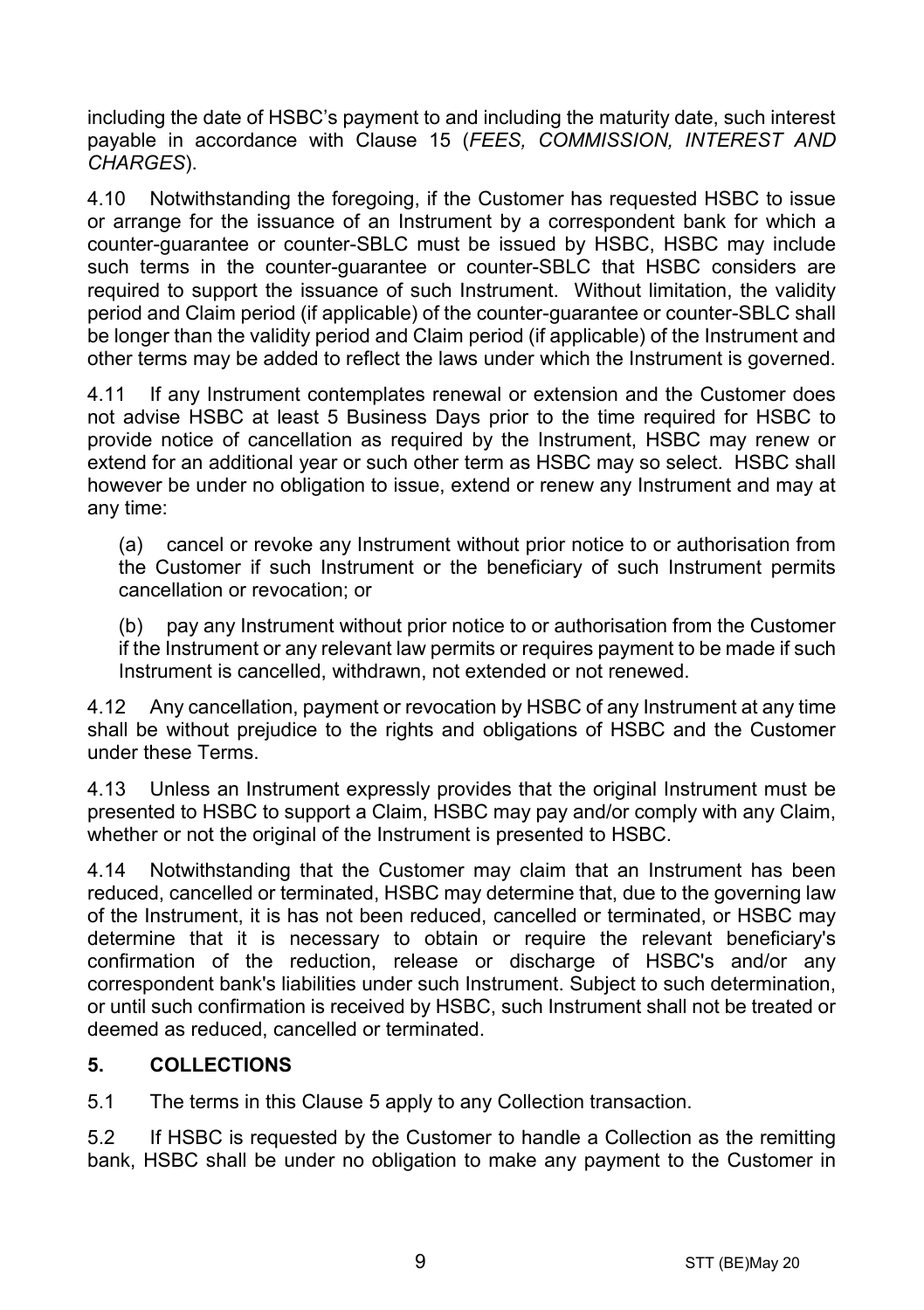respect of the Collection until HSBC has received full payment from the collecting or presenting bank.

5.3 HSBC is not obliged to check the Documents before sending them to the collecting or presenting bank.

5.4 HSBC is not obliged to check the Documents that it receives from a remitting bank.

#### <span id="page-9-0"></span>**6. FINANCE**

6.1 The terms in this Clause [6](#page-9-0) apply where HSBC Finances any Document or Documentary Credit.

6.2 Upon HSBC Financing a Document or Documentary Credit, the Customer unconditionally and irrevocably:

(a) transfers ownership of the Document or Documentary Credit to HSBC and undertakes to endorse the relevant Document in favour of HSBC (if not already endorsed in favour of HSBC as a condition to such Finance) and deliver the original endorsed Document to HSBC;

(b) assigns or transfers absolutely to HSBC all of its rights to receive the proceeds of such Documentary Credit or Document; and

(c) assigns or transfers absolutely to HSBC all of its rights, title and interest in the associated underlying receivable (and related rights and proceeds) (if any) arising from the underlying Trade Transaction,

and where the amount of the Finance was calculated by applying an advance rate to the face value of the Document or Documentary Credit, upon receipt by HSBC of any proceeds of that Document or Documentary Credit in excess of the amount of the Finance, HSBC shall pay those proceeds to the Customer (after deducting any outstanding Customer Liabilities).

6.3 If HSBC has Financed a Document or Documentary Credit and payment in full or part is not received by HSBC for any reason (or cannot, for any reason whatsoever, be accepted by HSBC) from the relevant issuing bank, confirming bank, collecting bank, presenting bank, drawee or obligor (as applicable), then unless otherwise agreed in writing by HSBC:

- (a) such Trade Service is provided with full recourse against the Customer; and
- (b) the Customer is required to reimburse HSBC for amounts not received.

Such reimbursement is payable immediately upon HSBC's demand together with any interest payable in accordance with Clause [15](#page-16-0) (*[FEES, COMMISSION, INTEREST](#page-16-0)  [AND CHARGES](#page-16-0)*) and the Customer shall reimburse HSBC for any loss or damage suffered by HSBC as a result of the non-payment.

6.4 If HSBC has agreed to Finance a Document or Documentary Credit on a nonrecourse basis and payment in full or part is not received by HSBC (or cannot be accepted by HSBC) from the relevant issuing bank, confirming bank, collecting bank, presenting bank, drawee or obligor (as applicable), the Customer is only required to reimburse HSBC for amounts not received if the non-payment was due to a Recourse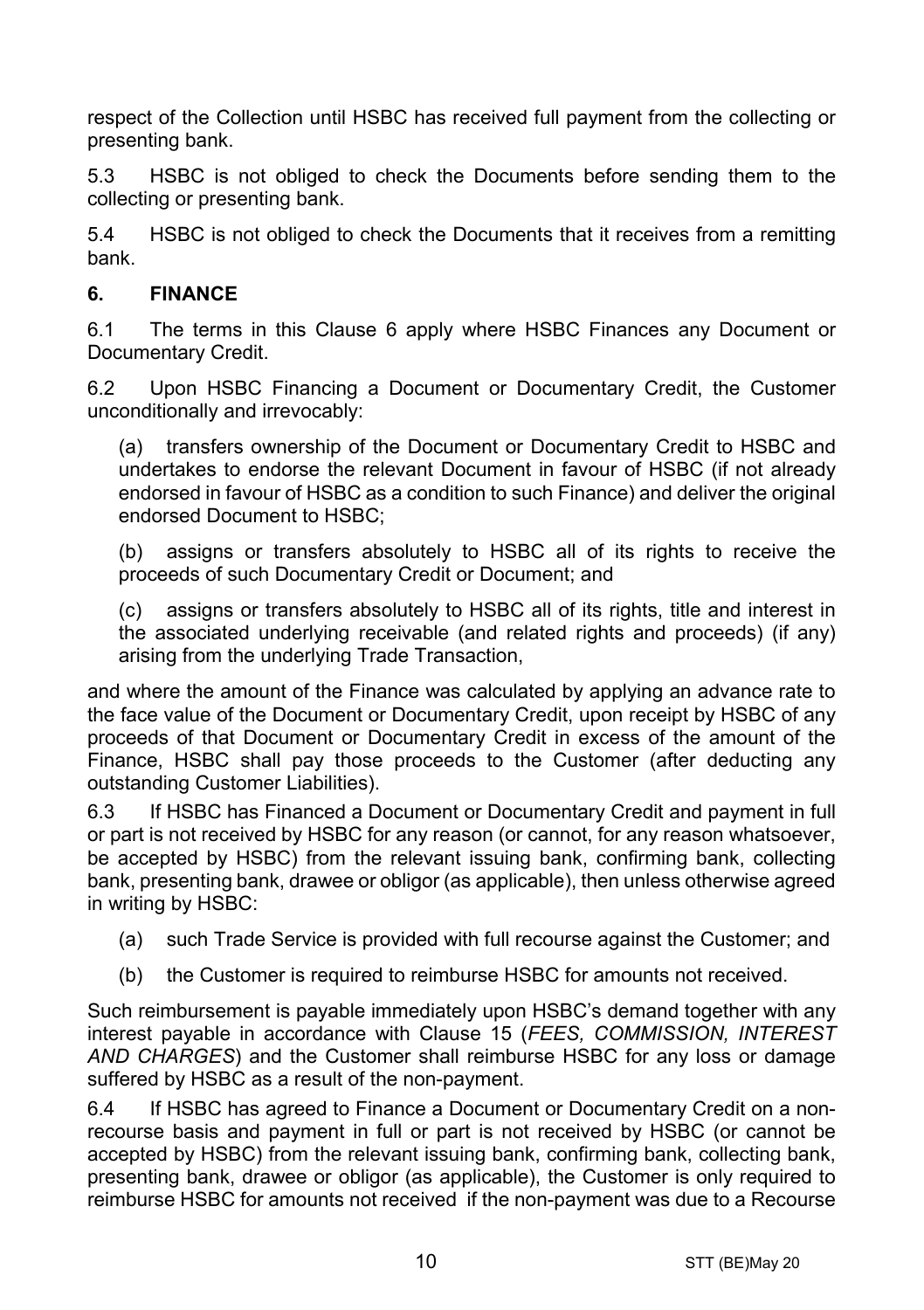Event. Such reimbursement is payable immediately upon HSBC's demand together with any interest payable in accordance with Clause [15](#page-16-0) (*[FEES, COMMISSION,](#page-16-0)  [INTEREST AND CHARGES](#page-16-0)*) and the Customer shall reimburse HSBC for any loss or damage suffered by HSBC as a result of the non-payment.

6.5 Where HSBC has Financed a Document or Documentary Credit, HSBC may at its discretion:

(a) take conditional acceptances and/or acceptances for honour and/or to extend the due date for payment in relation to any such Document or Documentary Credit;

(b) accept payment from any drawee or acceptor before maturity under rebate or discount;

(c) accept part payment before maturity and deliver a proportionate part of the Goods to any drawee or acceptor of such Document or Documentary Credit or the consignee of the related Goods;

(d) at the request of any drawee, delay presentation of such Document or Documentary Credit for payment or acceptance without affecting the liability of the Customer to HSBC in respect of such Document or Documentary Credit;

(e) give an indemnity against any loss arising from any discrepancies in order to obtain acceptance or payment of a Document and the Customer confirms that its reimbursement obligations and the indemnity set out in Clause [9](#page-13-0) (*[REIMBURSEMENT AND INDEMNITY](#page-13-0)*) shall apply to any such indemnity; and

(f) institute proceedings and take steps for the recovery from the acceptors or endorsers of any such Document or Documentary Credit of any amount due in respect of such Document or Documentary Credit, despite HSBC having debited the bank account of the Customer with the amount of such Document or Documentary Credit.

#### <span id="page-10-0"></span>**7. TRADE FINANCE LOANS**

7.1 The terms in this Clause [7](#page-10-0) apply to any Trade Finance Loans which HSBC may provide to the Customer from time to time.

7.2 Subject to the terms of any applicable Facility Agreement which may apply, any Trade Finance Loan which HSBC provides to the Customer shall be on an uncommitted basis and HSBC may terminate or cancel such Trade Finance Loan at any time without providing reasons to the Customer.

7.3 Interest shall accrue on the Trade Finance Loan and shall be payable in accordance with Clause [15](#page-16-0) (*[FEES, COMMISSION, INTEREST AND CHARGES](#page-16-0)*).

7.4 The Customer shall repay each Trade Finance Loan together with accrued interest and any outstanding fees, commissions, charges and expenses incurred by HSBC on demand unless HSBC agrees otherwise in writing. In any event the Customer shall repay a Trade Finance Loan no later than:

(a) its maturity date;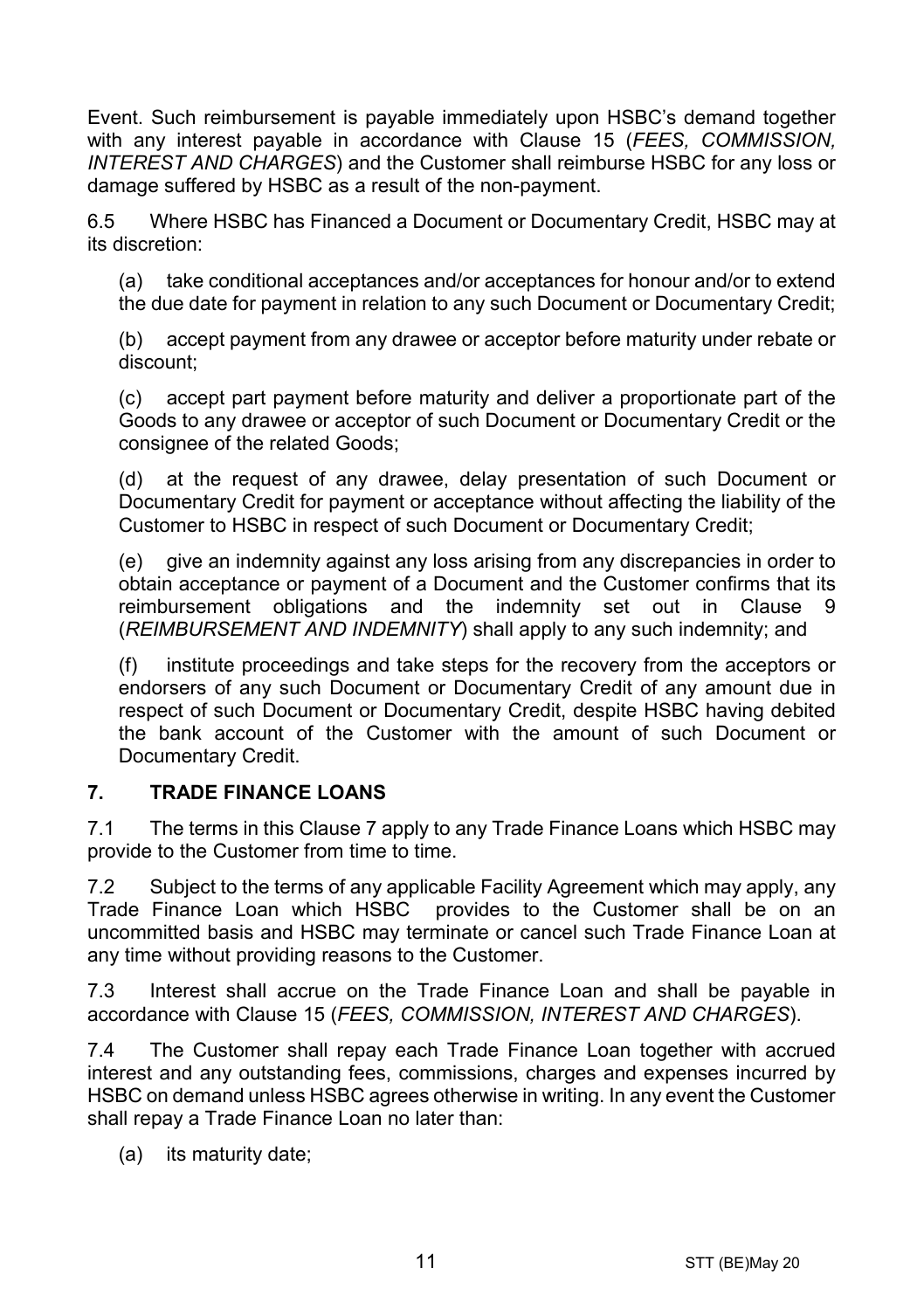(b) if it is for financing goods or services, the date on which the Customer receives the proceeds of sale of those goods or services (in full or part); and/or

(c) if it is for the financing of a debt owed to the Customer, the date on which the Customer receives payment of the debt (in full or part),

and, upon the request of HSBC, the Customer will arrange for all monies payable to the Customer under or in connection with the relevant Trade Transaction to be paid directly to a bank account as specified by HSBC to be used towards the repayment of that Trade Finance Loan and any other outstanding Customer Liabilities.

7.5 If a Trade Finance Loan is due for repayment on a day when the Customer is entitled to make a drawing under another Trade Finance Loan, HSBC may require:

(a) the amount of the Trade Finance Loan that is to be repaid to be deducted from the amount of the drawing to be made; and

(b) only the difference in amounts (if any) to be paid to the Customer.

7.6 Where the Customer requests a Trade Finance Loan and it is to be backed by a Documentary Credit or a confirmed purchase order, pro-forma invoice or such other supporting document specified in the Application, the Customer shall, at or before the time when the Customer submits the Application for that Trade Finance Loan, lodge with HSBC the original Documentary Credit (including all amendments (if any)) or a copy of the confirmed purchase order, pro-forma invoice or other such supporting document referred to in the Application (as applicable), in each case in the format required by HSBC (the **Supporting Document**).

7.7 Where HSBC provides to the Customer a Trade Finance Loan backed by a Supporting Document, the Customer shall:

(a) only use the proceeds of that Trade Finance Loan for the purpose of purchasing, producing, processing, manufacturing, storing, insuring and/or preparing for the sale or shipment of the Goods referred to in the Supporting Document;

(b) not accept any amendment to or cancellation of the Supporting Document without HSBC's prior written consent;

(c) promptly notify HSBC if the value of the relevant Goods or the proceeds due under the Supporting Document at any time falls below the amount of the Trade Finance Loan;

(d) promptly notify HSBC if the relevant Goods are not shipped in accordance with the terms of the Supporting Document;

(e) where the Supporting Document is a Documentary Credit, present all Documents to HSBC in strict compliance with the terms and conditions of the Documentary Credit before the expiry of the time limit(s) prescribed in the Documentary Credit; and

(f) where the Supporting Document is not a Documentary Credit, promptly following shipment of the relevant Goods, provide HSBC with the invoice and other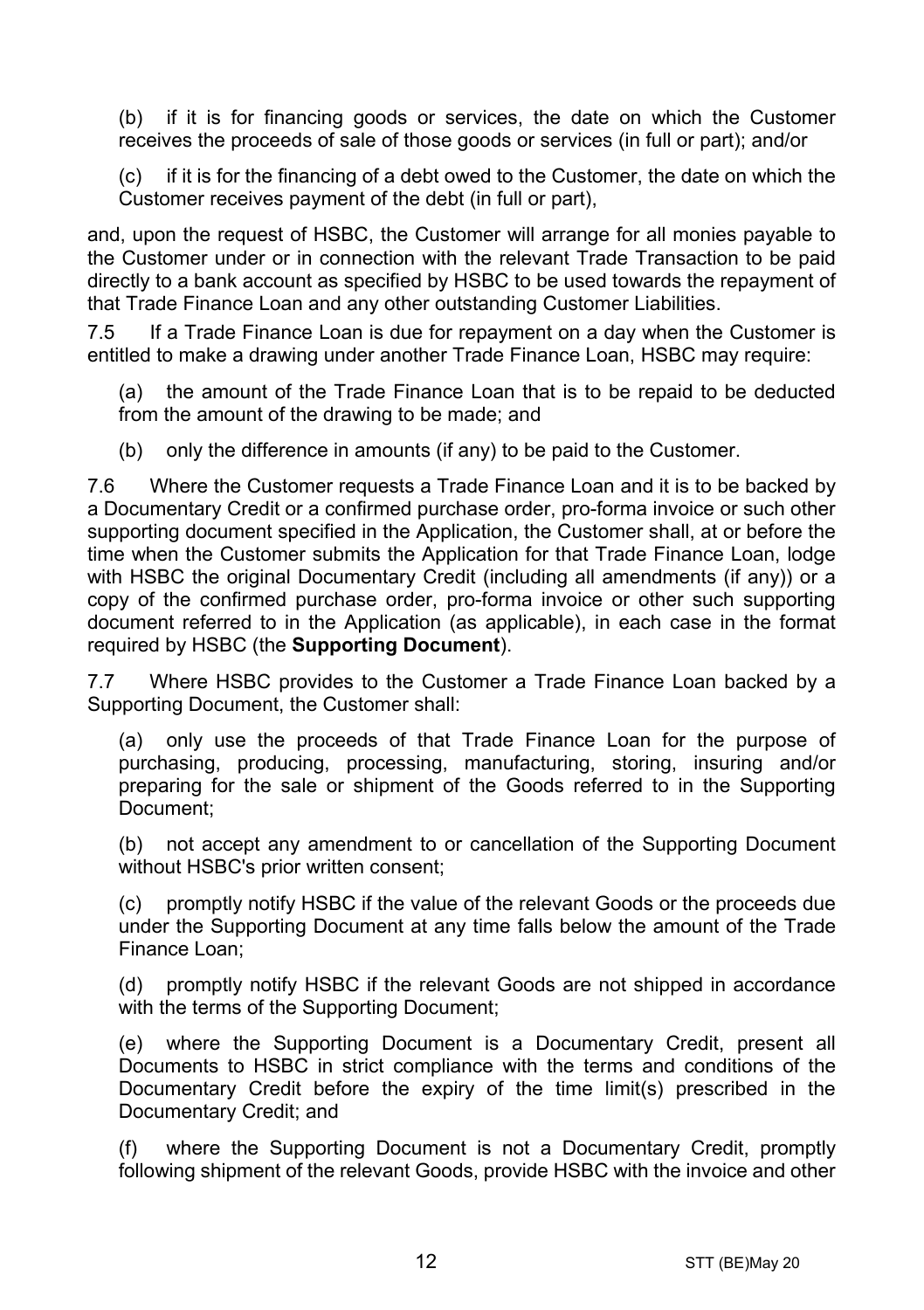documents evidencing that the relevant Goods have been supplied to the relevant buyer in accordance with the terms and conditions of the relevant sales contract.

7.8 Where HSBC provides to the Customer a Trade Finance Loan backed by a Documentary Credit and HSBC presents the required Documents to the issuing bank for payment or approval and/or HSBC Finances that Documentary Credit or any Document presented under that Documentary Credit, HSBC is authorised to apply the proceeds of the Documentary Credit or the amount of the Finance towards the repayment of that Trade Finance Loan and any other outstanding Customer Liabilities (including accrued interest).

#### <span id="page-12-0"></span>**8. APPLICATIONS FOR RELEASE OF GOODS, SHIPPING GUARANTEES AND LETTERS OF INDEMNITY**

8.1 The terms in this Clause [8](#page-12-0) apply to any Application for the release of Goods, shipping quarantee or letter of indemnity.

8.2 If the Customer requests HSBC to sign or countersign any letter of indemnity or shipping guarantee or (as the case may be) sign, endorse or release any air waybill, bill of lading, parcel post receipt or delivery order (collectively, the **Transport Documents**) to facilitate the release of Goods:

(a) HSBC is authorised (but not obliged):

(i) to honour any Claim (including the acceptance of any Document presented) made under any Documentary Credit, Collection or Document relating to any released Goods and to pay the invoiced amount of the Goods or the value of the Goods (whichever is higher) without examining any of the presented Documents and whether or not aware of any discrepancies; and

(ii) to utilise any Transport Documents in HSBC's possession for the redemption of any letter of indemnity or shipping guarantee; and

(b) the Customer shall promptly accept any Document presented for the payment of the relevant Goods (whether discrepant or not) and shall indemnify HSBC and each other Indemnified Party in accordance with Clause [9.2](#page-13-1) (*[REIMBURSEMENT](#page-13-0)  [AND INDEMNITY](#page-13-0)*).

8.3 Goods and/or Documents are released to the Customer for the purpose of taking delivery of and selling the Goods.

8.4 HSBC may compromise, settle, pay or resist any Claim arising from or in connection with the issuance of any letter of indemnity or shipping guarantee or HSBC signing, endorsing or releasing any Transport Document in such manner as HSBC determines appropriate, without releasing the Customer's obligation and liability to reimburse and indemnify HSBC hereunder.

8.5 The Customer shall redeem and deliver each letter of indemnity or shipping guarantee (if any) to HSBC for cancellation immediately upon receipt of the relevant original Transport Documents.

8.6 The Customer agrees that its Customer Liabilities in respect of a letter of indemnity or shipping guarantee shall continue and shall not be reduced until such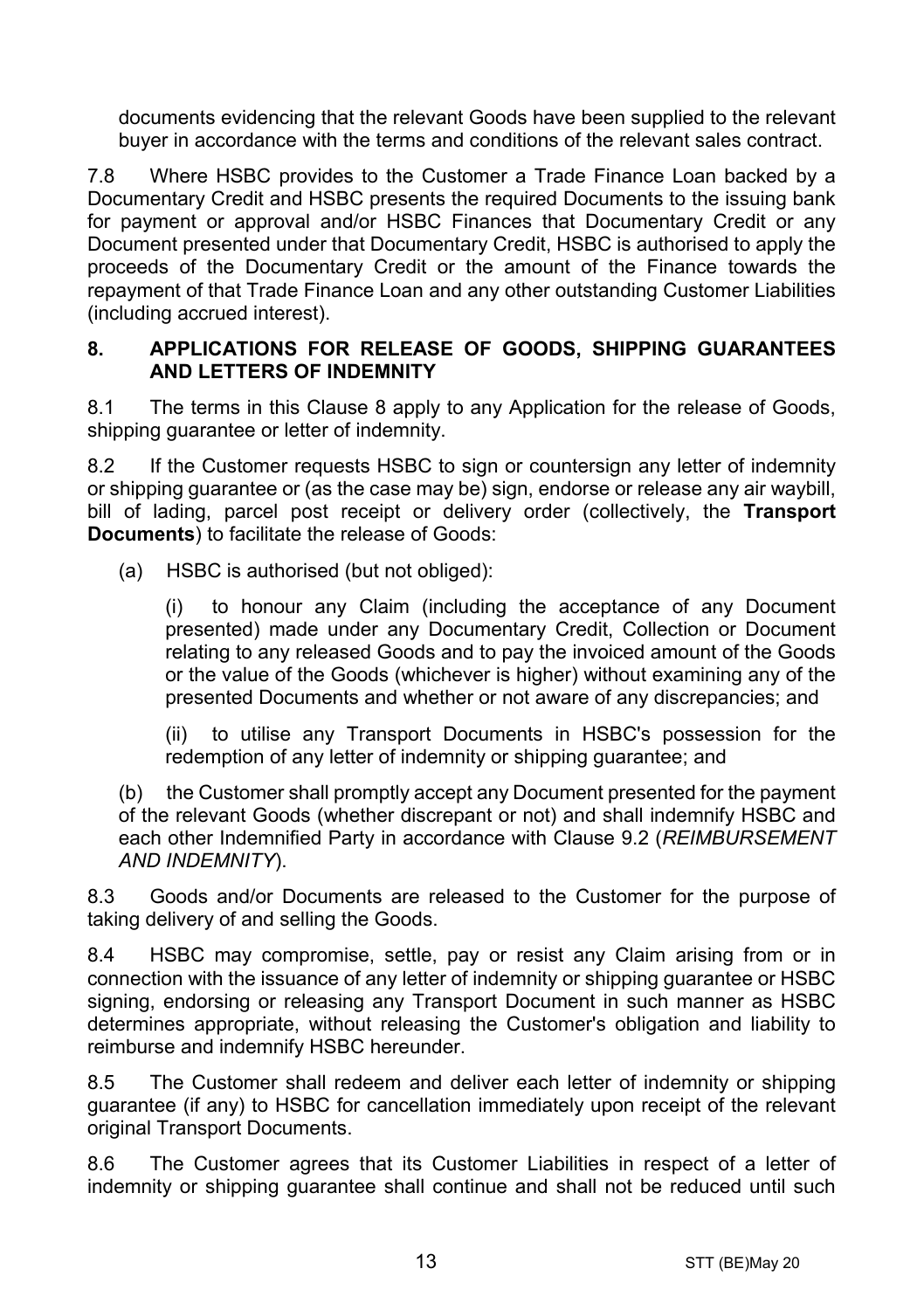letter of indemnity or shipping guarantee has been returned to HSBC and HSBC has been released from all its liabilities under such letter of indemnity or shipping guarantee.

# **SECTION 2 – REIMBURSEMENT, INDEMNITY AND OTHER RIGHTS**

# <span id="page-13-0"></span>**9. REIMBURSEMENT AND INDEMNITY**

9.1 The Customer shall upon demand reimburse or pay to HSBC all sums paid (in whatever manner) or due to be paid by HSBC to any person in respect of any Trade Service and shall upon demand pay to HSBC all sums owing at any time by the Customer to HSBC including any principal, interest, commissions, fees, Increased Costs, taxes, customs duties and charges in respect of such Trade Services and any costs and expenses incurred by HSBC in connection with providing such Trade **Services** 

<span id="page-13-1"></span>9.2 The Customer shall indemnify HSBC, each HSBC Group member, and their officers, employees and delegates (each, an **Indemnified Party**) on demand against all direct, indirect and consequential liabilities and losses, payments, damages, demands, claims, expenses and costs (including legal fees and fees, claims, demands and liabilities from a beneficiary or any other person on a full indemnity basis), proceedings, actions and other consequences (collectively, the **Losses**) which any Indemnified Party may suffer, sustain or incur under or in connection with any Trade Service and the enforcement of its rights under these Terms (except where any such Loss is caused by the Indemnified Party's fraud, gross negligence or wilful misconduct). The Customer shall on demand pay to the Indemnified Party the full amount of the Losses.

9.3 The Customer shall, upon request by any Indemnified Party, forthwith appear and defend at the Customer's own cost and expense any action which may be brought against such Indemnified Party in connection with any Trade Service and to provide such assistance as such Indemnified Party may reasonably require.

9.4 HSBC may, at any time and without notice, debit from any bank account which the Customer holds with any HSBC Group member, or deduct from any proceeds held or received by HSBC which are due to the Customer, any Customer Liabilities outstanding at that time (even if such debit or deduction would cause the relevant bank account to become overdrawn).

9.5 The indemnities contained in these Terms shall not be in any way discharged or diminished, nor shall the liability of the Customer be affected by reason of HSBC or any person from time to time, varying, realising or releasing any of the same, or granting any time, indulgence or concession or compounding with any person, or concurring in accepting or varying any compromise, arrangement or settlement, or omitting to claim or enforce payment, or determining, varying, reducing or extending the terms of any Trade Service, or by anything done or omitted which, but for this provision, might operate to discharge or otherwise exonerate the Customer.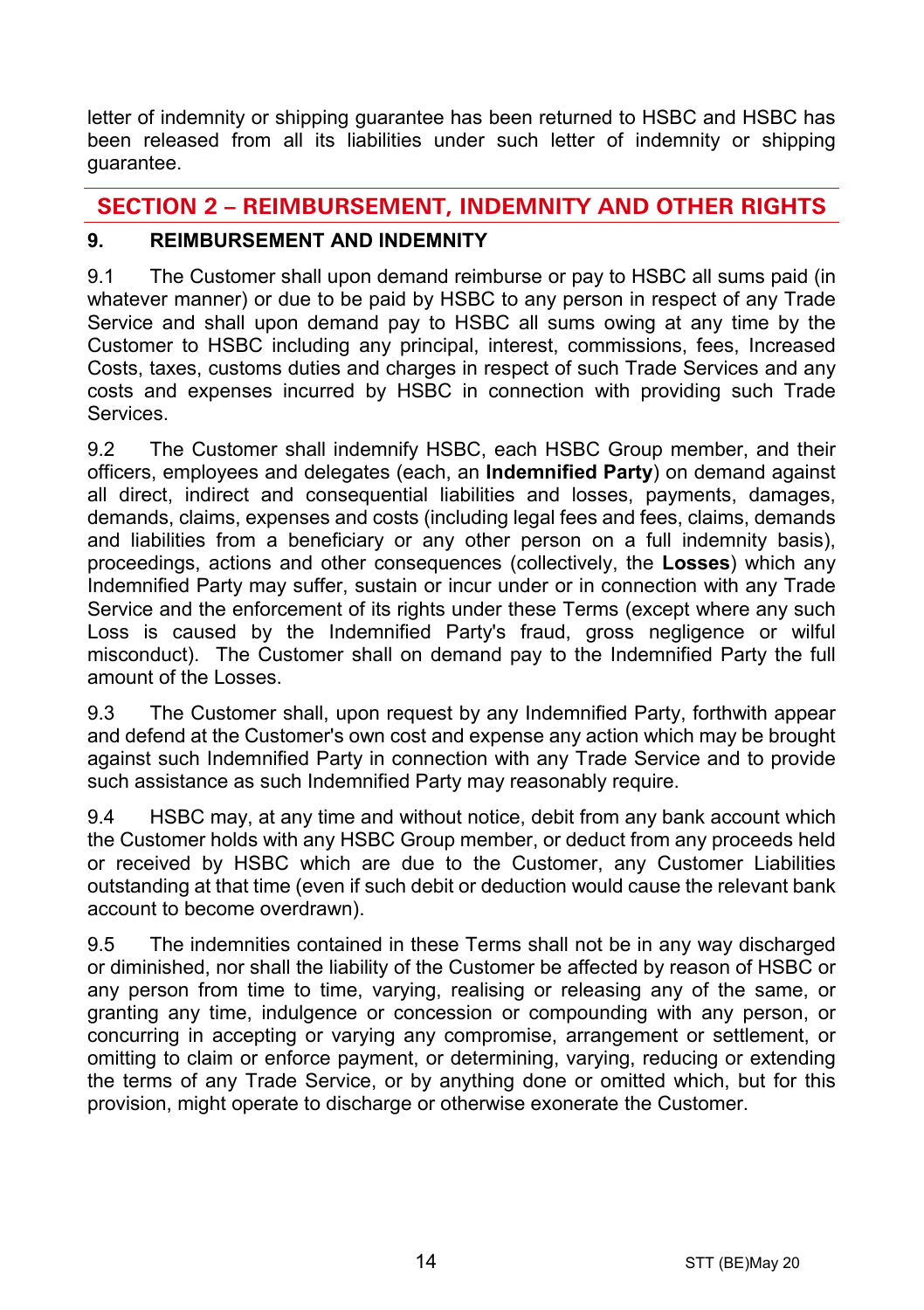# <span id="page-14-1"></span>**10. CASH COLLATERAL**

10.1 The Customer shall upon demand pay to such bank account as HSBC may direct cash cover in an amount sufficient to cover the Customer Liabilities or such lesser amount if agreed by HSBC (such amount paid, being **Cash Collateral**).

10.2 If required by HSBC, the Customer will grant to HSBC, in form and substance satisfactory to HSBC, a security interest which is customary in the Governing Jurisdiction in respect of the bank account and such Cash Collateral, and the Customer shall undertake any filing, registration, recording or enrolment of such security interest for it to be perfected and enforceable against the Customer and shall pay any related fees.

10.3 HSBC may, at any time without notice or demand, apply (whether by way of set-off, transfer or otherwise) any or all Cash Collateral towards the payment of any Claim, the repayment of any Trade Finance Loan and/or the satisfaction of any or all other Customer Liabilities.

10.4 Unless HSBC otherwise agrees:

(a) Cash Collateral shall not constitute a debt owed by HSBC to the Customer or any other person and shall not be repayable or refundable (in whole or in part) by HSBC to the Customer or any other person, in each case, until and unless HSBC is satisfied that all the Customer Liabilities have been unconditionally and irrevocably paid and discharged in full; and

(b) no interest shall accrue on Cash Collateral.

10.5 The Customer shall not create or permit to subsist any mortgage, charge, pledge, lien or other security interest or encumbrance over the Cash Collateral, or any bank account in which such Cash Collateral is held (except for any security in favour of HSBC) or assign, transfer or otherwise deal with the same.

#### <span id="page-14-0"></span>**11. PLEDGE**

11.1 The Customer will pay to HSBC on demand all Customer Liabilities.

11.2 The Customer hereby, to the extent permissible, pledges to HSBC as a continuing security for the Customer Liabilities all Documents and Goods which are at any time in actual or constructive possession or control of HSBC or held on trust for, or to the order of, HSBC whether for custody, collection, security, the making of a Claim or any other reason and whether or not in the ordinary course of banking business and whether in the Governing Jurisdiction or elsewhere.

11.3 To the extent required by HSBC, the Customer shall do all acts (including entering into such further documents) to create, evidence and give the full effect of a pledge over the Documents and Goods as security for the Customer Liabilities.

11.4 If, in the Governing Jurisdiction a pledge (or its equivalent) is required to be registered, filed or otherwise publicly recorded for it to be enforceable, upon request of HSBC the Customer shall take all reasonable action to so register, file and/or record such pledge (including making payment of any related fees).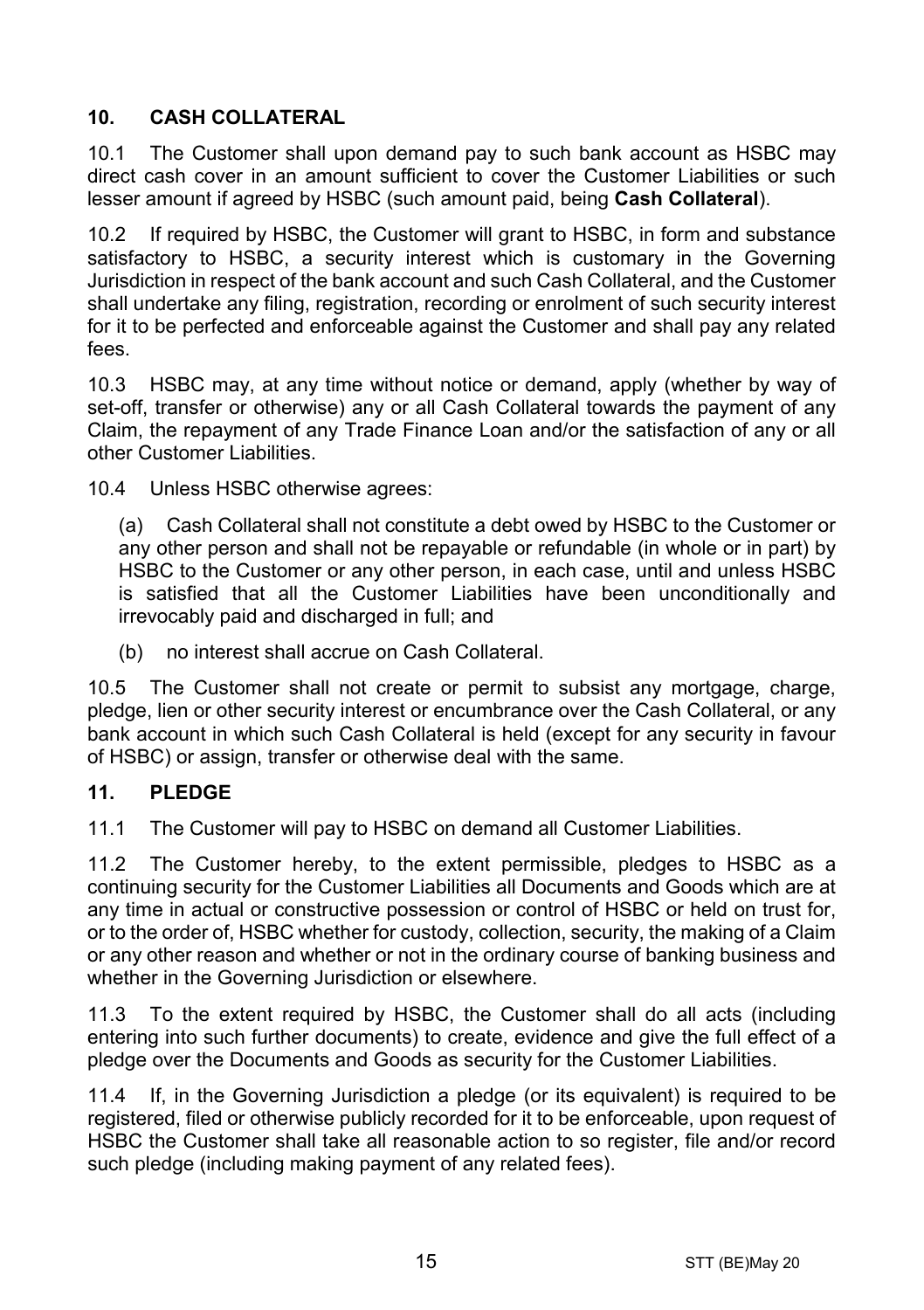11.5 Any restriction on the right of consolidating securities shall not apply to the pledge under this Clause [11.](#page-14-0)

11.6 The risk in any Documents and Goods pledged shall remain with the Customer and neither HSBC nor any other HSBC Group member shall be responsible for any loss or damage or depreciation in value of any Documents or Goods held by HSBC as security.

11.7 If:

(a) the Customer fails to pay any Customer Liabilities when due or demanded;

(b) the Customer does not comply with any other provision of these Terms;

(c) any representation made by the Customer under these Terms is or proves to have been incorrect when made or deemed to have been made;

(d) the Customer is unable or admits inability to pay its debts as they fall due or the Customer is or is deemed to be insolvent or bankrupt under the laws of its jurisdiction of establishment and/or incorporation (as applicable); or

(e) the Customer enters into or becomes subject to a reorganisation, a composition or other arrangement with one or more creditors, a winding-up, or any other form of bankruptcy or insolvency process or proceeding,

HSBC may enforce its pledge and may, without demand, notice, legal process or any other action with respect to the Customer or any other person, realise, sell, negotiate or otherwise dispose of all or some of the Documents and the Goods at any time and in any way which it deems expedient free from any restrictions and claims and HSBC shall not be liable for any loss arising out of such realisation, sale, negotiation or disposal.

11.8 All monies received, recovered or otherwise realised by HSBC following the enforcement of the pledge may be credited to a separate interest-bearing suspense account for so long as HSBC determines in order to preserve HSBC's rights towards discharge of the whole of the Customer Liabilities.

#### **12. TRUST RECEIPTS**

12.1 Whilst any Customer Liabilities remain outstanding in respect of any Trade Service provided in relation to any Documents or Goods, if any such Documents or Goods are held by or released to the Customer or to its order, the Customer:

(a) will hold such Documents and Goods (and the proceeds of sale and/or any insurance) on trust for HSBC (or, if a trust is not recognised and enforceable, hold to the order of HSBC) exclusively for the purpose agreed between HSBC and the Customer from time to time in respect of the Trade Service being provided;

(b) will keep such sale and/or insurance proceeds, and store such Goods, separate from any other property of the Customer and capable of being identified;

(c) confirms that such Documents and Goods will continue to be subject to the pledge in Claus[e 11](#page-14-0) (*[PLEDGE](#page-14-0)*) but at the risk of the Customer;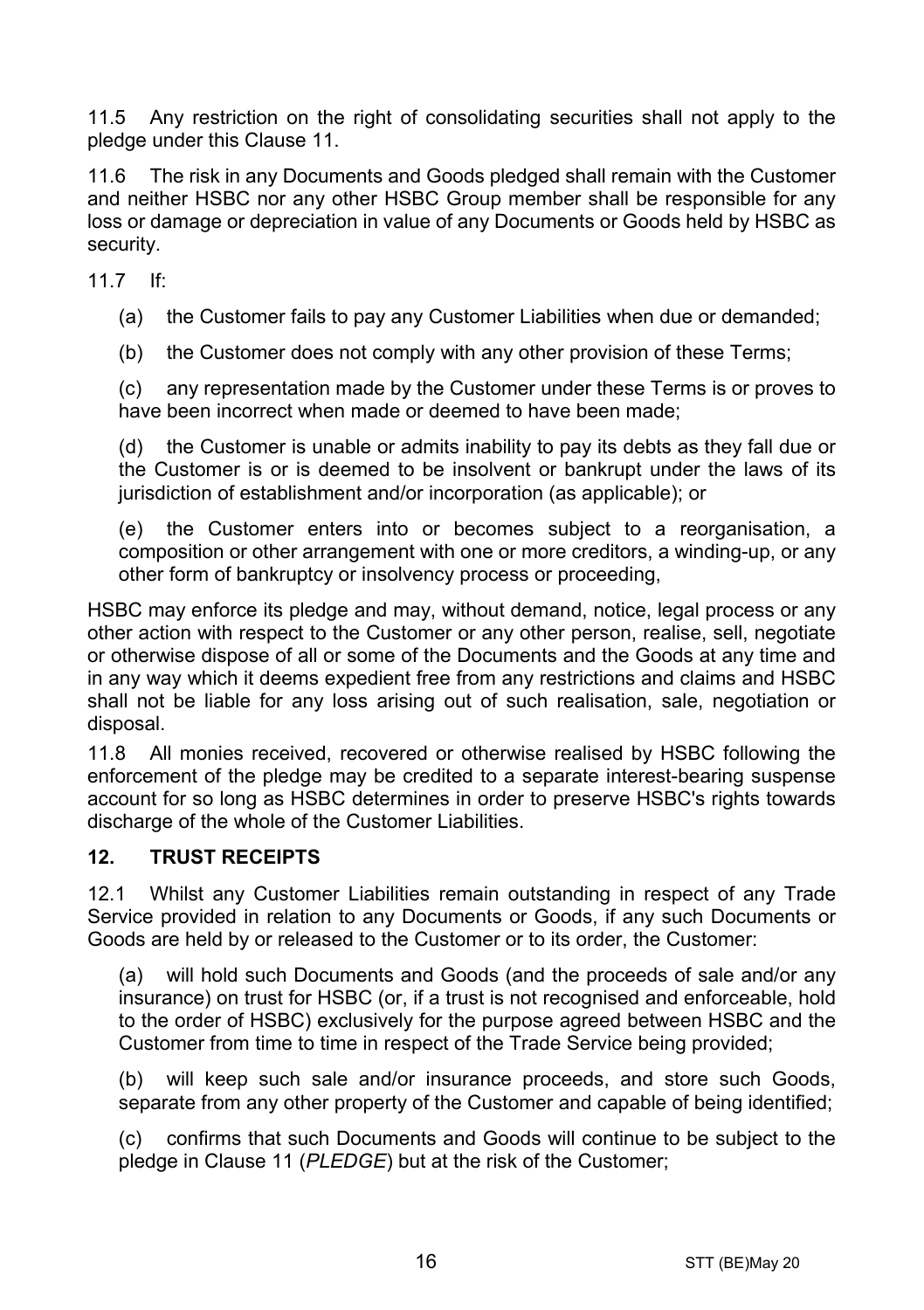(d) will, at the request of HSBC, execute and deliver to HSBC trust receipts in form and substance satisfactory to HSBC together with any other documentation HSBC may require:

(e) will comply promptly and fully with any instructions or request which HSBC may give to the Customer in relation to such Documents and Goods;

(f) will, upon receipt, promptly pay to HSBC the proceeds of sale and/or insurance of the Goods; and

(g) acknowledges that HSBC may at any time take possession and dispose of the Goods, Documents and/or sale and/or insurance proceeds of the Goods.

#### **13. SET-OFF**

13.1 HSBC may, at any time and without notice, combine or consolidate all the bank accounts of the Customer held with HSBC and/or set-off any Customer Liabilities against any obligation owed by HSBC to the Customer (including in respect of any Cash Collateral, or proceeds received or held by HSBC), regardless of the place of payment, booking branch or currency of either obligation.

13.2 To effect any set-off HSBC may convert to a currency any amount which is in a different currency at the relevant Exchange Rate.

13.3 If any Customer Liabilities are unliquidated or unascertained, HSBC may apply or set off an amount estimated by it in good faith to be the amount of that liability.

#### **14. SUPPLEMENTARY RIGHTS**

14.1 HSBC's rights under these Terms are to be in addition to and are not to be in any way prejudiced or affected by any one or more other indemnities, guarantees, securities or other obligations which HSBC may now or subsequently hold whether from the Customer or any other person.

14.2 HSBC may enforce its rights under these Terms or in respect of any other indemnities, guarantees, securities or other obligations which HSBC may now or subsequently hold whether from the Customer or any other person in any order it chooses and the Customer waives any rights it may have which provide otherwise.

# **SECTION 3 – FEES AND PAYMENTS**

#### <span id="page-16-0"></span>**15. FEES, COMMISSION, INTEREST AND CHARGES**

15.1 Unless otherwise agreed in writing with the Customer:

(a) fees and other charges (other than interest and commission) shall be payable by the Customer to HSBC in respect of each Trade Service at the rates, in the amounts, and at the times agreed in the relevant Application, Facility Agreement or Tariff Book or as otherwise in accordance with HSBC's standard practices;

(b) interest shall be payable by the Customer to HSBC upon demand in respect of any Trade Finance Loan or Finance, shall accrue on the amount of such Trade Finance Loan or Finance for the period from the date HSBC provides such Trade Finance Loan or Finance to the date such Trade Finance Loan or Finance is repaid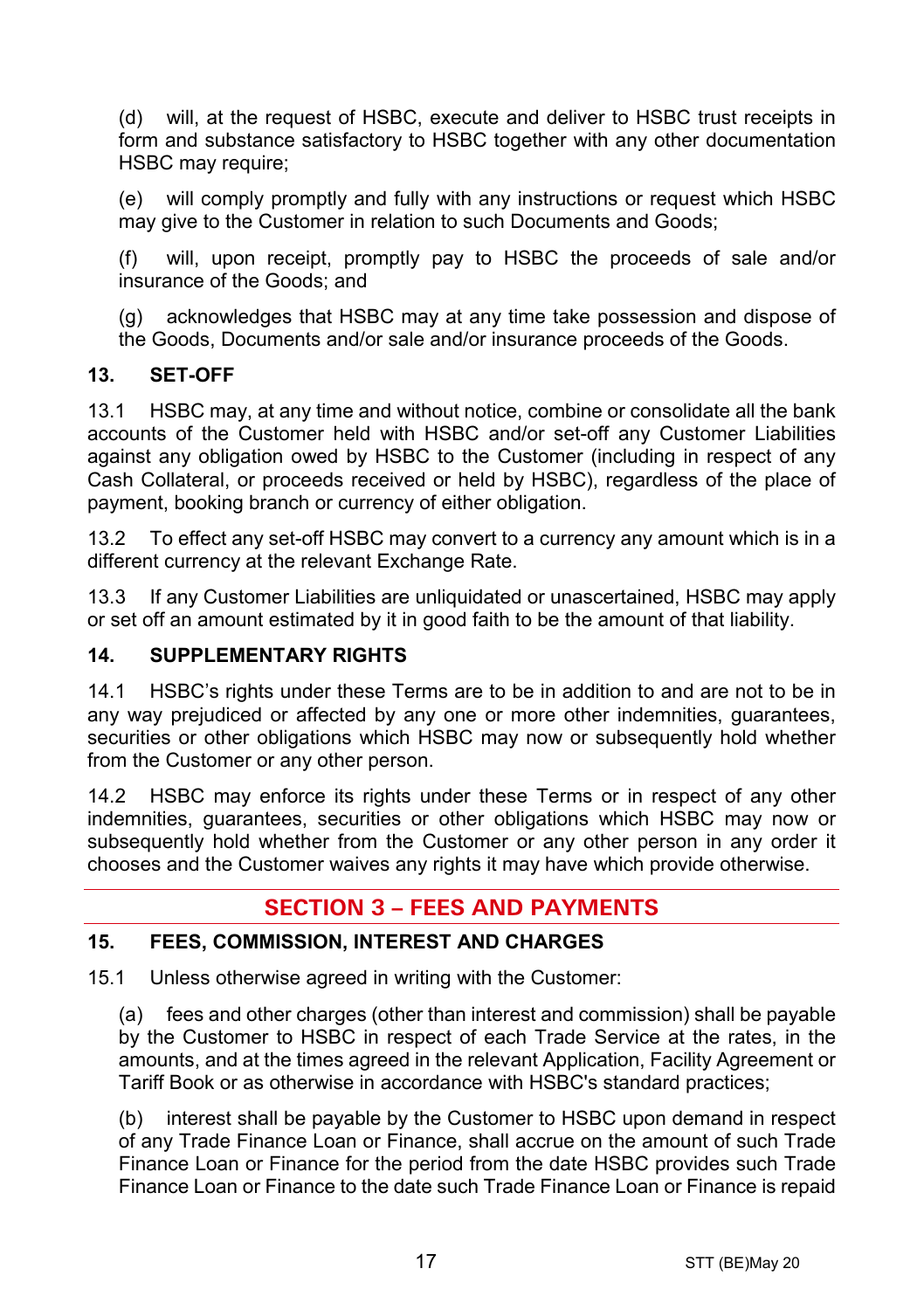or settled in full, and shall be calculated by reference to the rates agreed in the relevant Application, Facility Agreement or Tariff Book or as otherwise in accordance with HSBC's standard practices;

(c) interest shall be payable by the Customer to HSBC upon demand in respect of any Claim paid by HSBC, shall accrue on the amount of the Claim for the period from the date HSBC pays such Claim to the date the Customer Liabilities resulting from such Claim are reimbursed in full, and shall be calculated by reference to the rates agreed in the relevant Application, Facility Agreement or Tariff Book or as otherwise in accordance with HSBC's standard practices; and

(d) commission shall be payable by the Customer to HSBC upon demand in respect of any Documentary Credit or Instrument and shall be calculated by reference to the face value of such Documentary Credit or Instrument and the rates agreed in the relevant Application, Facility Agreement or Tariff Book or as otherwise in accordance with HSBC's standard practices.

15.2 Any fee, interest or commission accruing in respect of a Trade Service will accrue from day to day and is calculated on the basis of the actual number of days elapsed and a year of 365 days or, in any case where the market practice in the relevant Governing Jurisdiction differs, in accordance with that market practice.

15.3 Any fee, commission, interest or charge payable by the Customer to HSBC is non-refundable.

15.4 If the Customer fails to pay any amount payable by it under these Terms on its due date, default interest shall accrue on the overdue amount from the due date up to the date of actual payment (both before and after judgment) at the rate agreed in the relevant Application, Facility Agreement or Tariff Book or as otherwise in accordance with HSBC's standard practices.

#### **16. PAYMENTS**

16.1 Payments by the Customer shall be made to HSBC in immediately available, freely transferable, cleared funds and as specified by HSBC, without any set-off, counterclaim, withholding or conditions of any kind unless compelled by law.

16.2 All amounts paid or payable to HSBC in respect of any Trade Service are expressed on a Tax-exclusive basis. The Customer must pay any relevant Tax (as necessary) on any amount that the Customer is required to pay HSBC.

16.3 If any deduction or withholding is required by law (including on account of any Tax), the Customer must:

(a) increase the sum payable so that, after making the minimum deduction or withholding required, HSBC will receive and be entitled to retain a net sum at least equal to the sum that HSBC would have received had that deduction or withholding not been made; and

(b) within 30 days of such payment, forward to HSBC the confirmation in writing from the relevant tax authority evidencing receipt by the relevant tax authority of that deduction or withholding.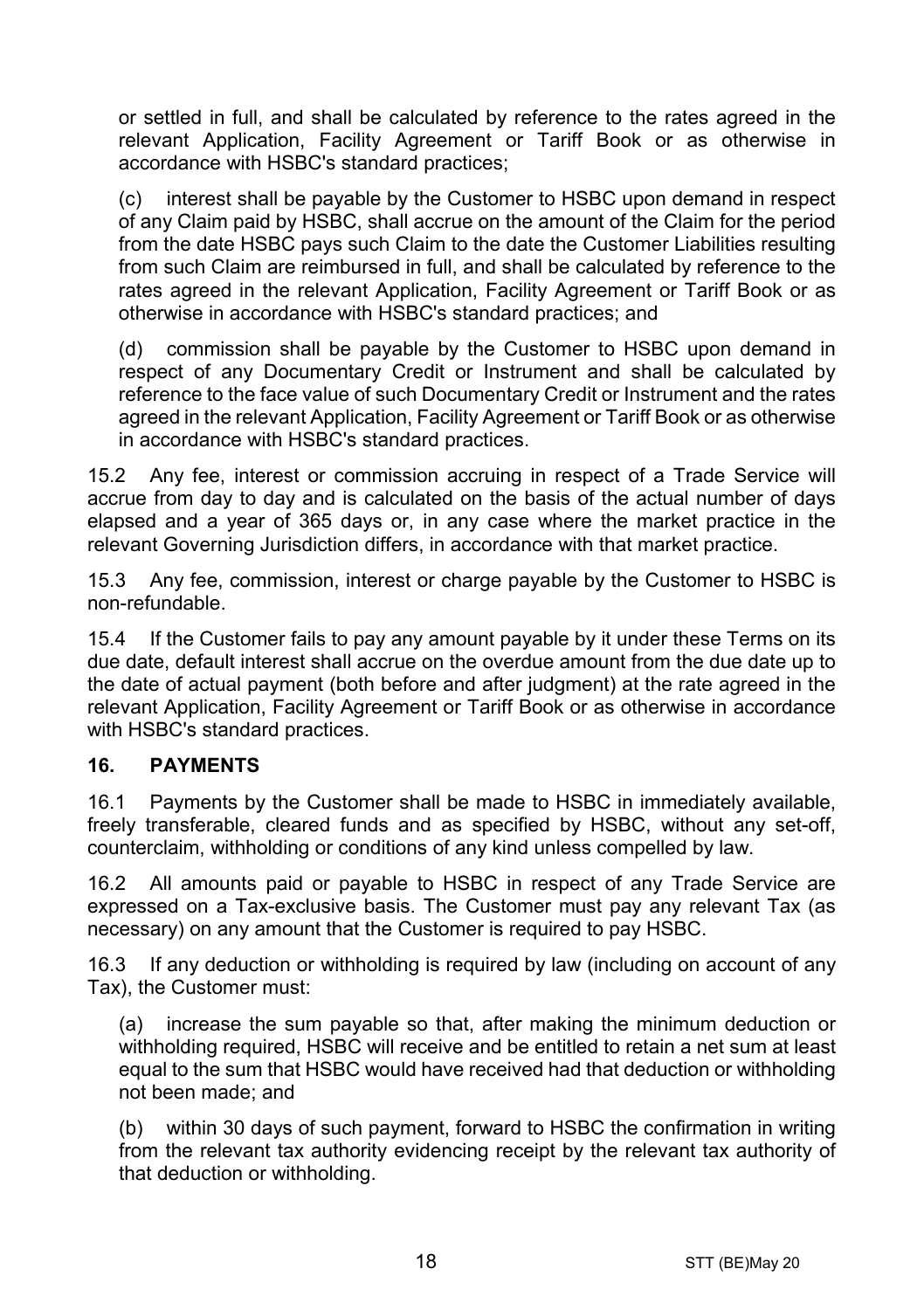16.4 Unless HSBC agrees otherwise, each payment by the Customer to HSBC shall be made in the currency of the relevant Customer Liability for which that payment is being made and the Customer waives any right it may have in any jurisdiction to pay such payment in another currency. If HSBC receives a payment from the Customer or any other person in a currency which is not the currency in which that payment was due or if any Cash Collateral needs to be converted into another currency so that HSBC may apply it to satisfy any outstanding Customer Liabilities in another currency, HSBC shall undertake that conversion using the relevant Exchange Rate (or, if applicable, pursuant to the terms of any hedging agreement that the Customer and HSBC may have entered into for these purposes). Where HSBC undertakes any currency conversion permitted by these Terms, the Customer shall indemnify HSBC for any cost, loss or liability incurred by HSBC in undertaking the conversion.

16.5 If any payment due from the Customer, or any order, judgment or award given or made in relation to any payment due from the Customer, has to be converted into another currency for the purpose of making or filing a claim or proof against the Customer or any other person, or obtaining or enforcing an order, judgment or award, the Customer shall indemnify HSBC against any cost, loss or liability arising out of or as a result of the conversion.

16.6 Any notice from, or determination by, HSBC of a rate or amount under these Terms, a Trade Service or any document referred to in these Terms shall (unless it contains an obvious error) be conclusive evidence of that rate or amount. In any legal proceedings connected with these Terms and/or a Trade Service, the account entries of HSBC are prima facie evidence of the matters to which they relate.

16.7 Any moneys paid to HSBC in respect of the Customer Liabilities may be applied in or towards satisfaction of the same or credited to a separate suspense account for so long as HSBC determines in order to preserve HSBC's rights towards discharge of the whole of the Customer Liabilities.

16.8 Moneys received by HSBC shall be applied by it (unless otherwise mandatorily required by law):

(a) first, in discharging all costs, fees and expenses (including legal fees) owing by the Customer to HSBC;

(b) second, in or towards the discharge of any interest or other amounts (not being principal) owing to HSBC; and

(c) thirdly in or towards the discharge of any principal owing by the Customer to HSBC.

16.9 If any moneys paid to HSBC in respect of the Customer Liabilities are required to be repaid by virtue of any law relating to insolvency, bankruptcy or liquidation or for any other reason, HSBC may enforce these Terms and the relevant Trade Service as if such moneys had not been paid.

16.10 Any sums that would fall due on a day other than a Business Day will be due on the next Business Day. In such event, interest and commission calculations will be adjusted accordingly.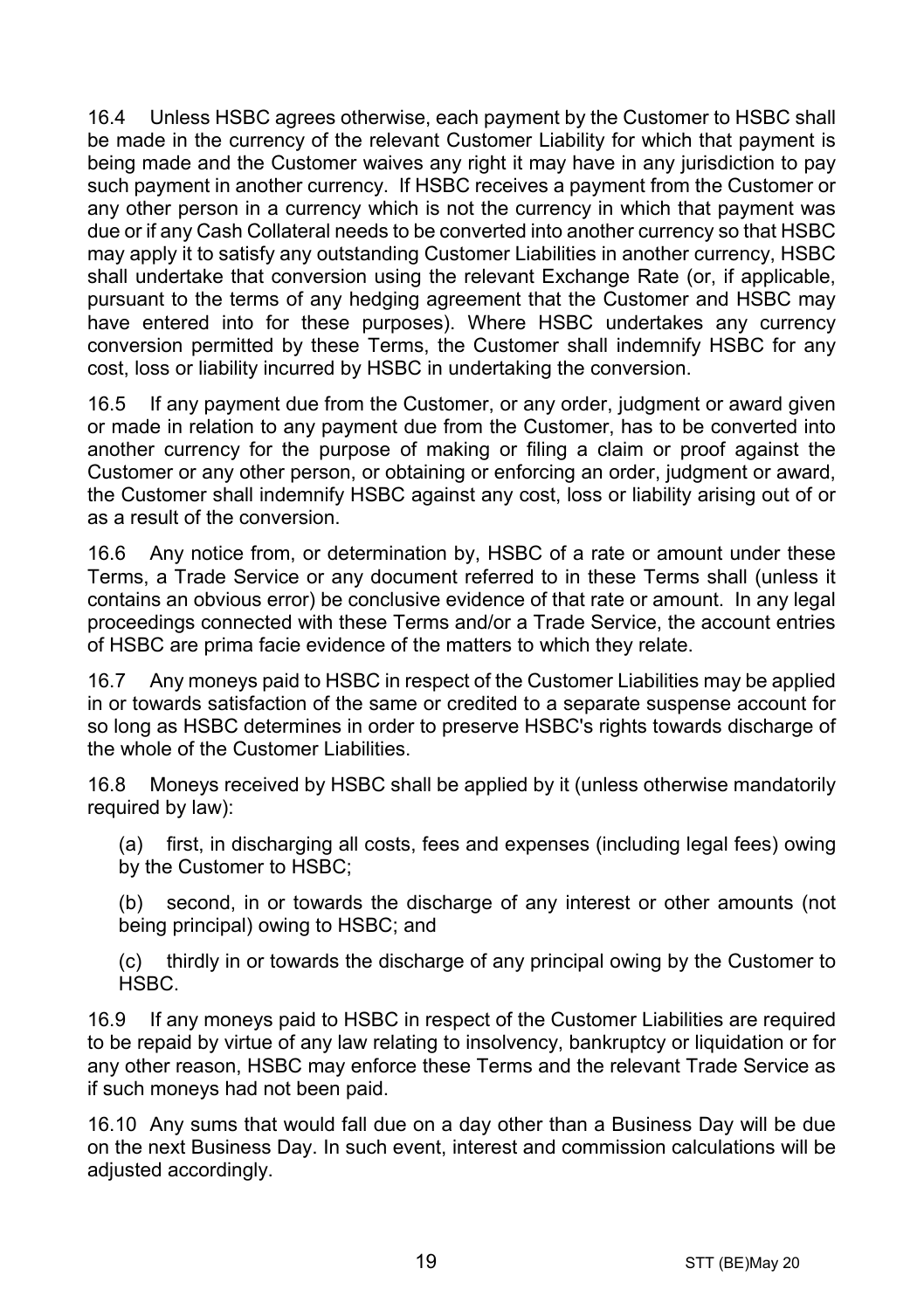16.11 If any amount to be paid by the Customer to HSBC in connection with a Trade Service is calculated by reference to a published benchmark interest rate (such as a central bank reference rate) and that rate is less than zero per cent at the time of calculation, such rate shall be deemed to be zero per cent.

# **SECTION 4 – REPRESENTATIONS, UNDERTAKINGS AND SANCTIONS**

#### **17. REPRESENTATIONS AND WARRANTIES**

17.1 In addition to other representations and warranties made by the Customer to HSBC, the Customer represents and warrants to HSBC that:

(a) it is duly established and/or incorporated under the laws of its jurisdiction of establishment and/or incorporation (as applicable), is validly existing and has full power to carry on its business as now being conducted, to own its assets and to enter into and perform its obligations under these Terms, and shall promptly notify HSBC of any change to its constitution or existence;

(b) the obligations expressed to be assumed by it in these Terms and in each Trade Transaction which it may enter into from time to time are legal, valid, binding and enforceable obligations;

(c) all authorisations, consents, approvals, resolutions, licences, exemptions, filings, notarisations or registrations required or desirable to enable it lawfully to enter into, exercise its rights and comply with its obligations under these Terms and each Trade Transaction have been obtained or effected and are in full force and effect;

(d) these Terms and each Trade Transaction which it may from time to time enter into do not and will not conflict with its constitutional documents or any agreement or instrument binding upon it or any of its assets or constitute a default or termination event (however described) under any such agreement or instrument;

(e) each Trade Service requested by or for the Customer relates to a genuine Trade Transaction as described in the documents pertaining to such Trade Transaction and all documents and information (including in any Application) provided by the Customer to HSBC in relation to each Trade Service or these Terms is/are complete, accurate, genuine and valid;

(f) it has not taken any corporate action, or any other steps and no legal proceedings have been commenced for its liquidation, judicial management, receivership, or any similar or analogous proceedings or for the appointment of a receiver and manager, judicial manager, liquidator or similar officer of it or of all or any material part of its assets or revenues;

(g) any Documents, Goods or proceeds of sale in which HSBC has or is purported to have an interest are free from any security interest(s) and encumbrance(s) (other than in favour of HSBC) and the Customer is the sole and beneficial owner of any such Documents, Goods or proceeds of sale;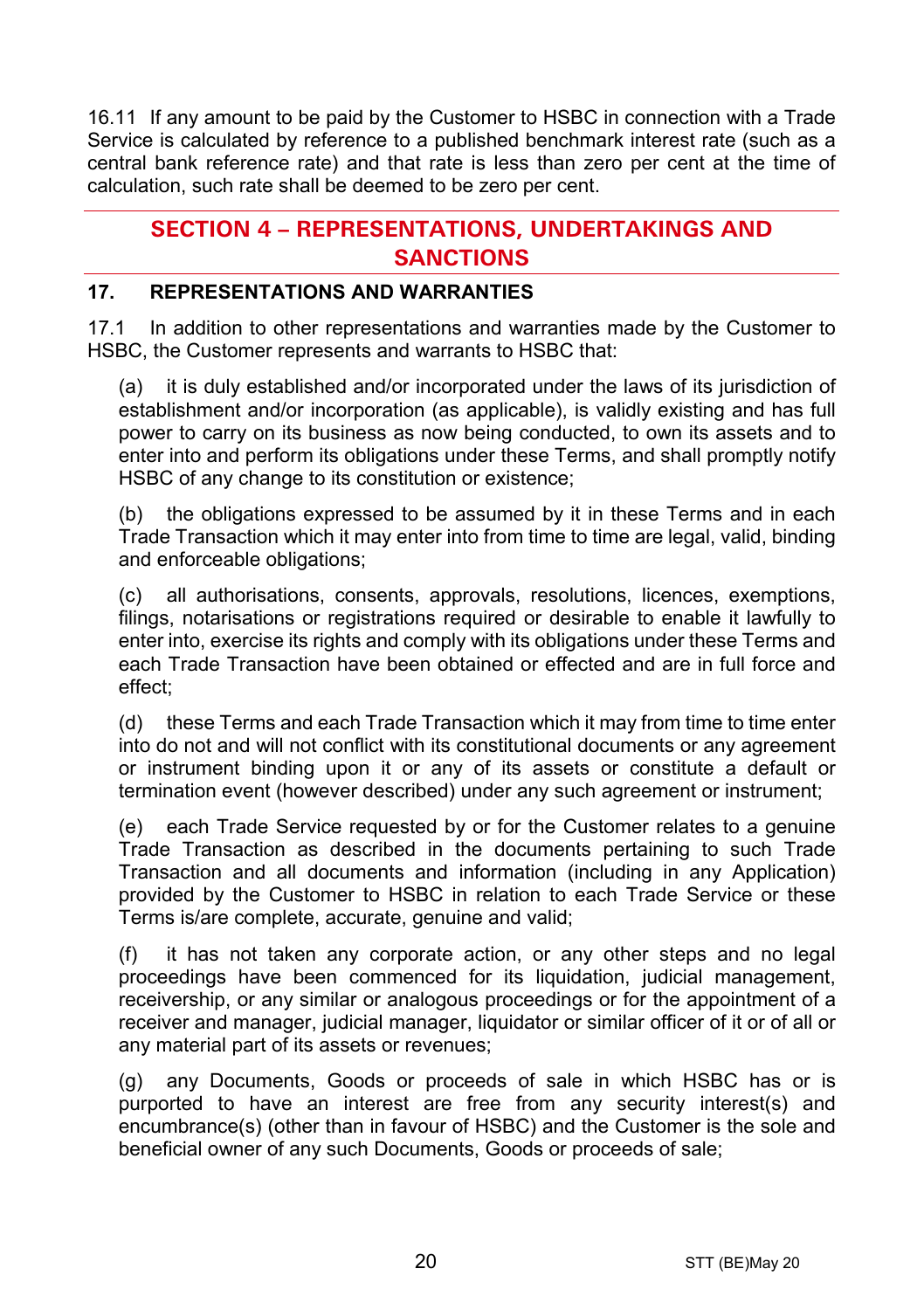(h) as at the date HSBC provides Finance to the Customer in respect of a Document or Documentary Credit, it is not aware of any dispute (actual, pending or threatened) in respect of that Document or Documentary Credit or the relevant Trade Transaction; and

(i) as at the date HSBC provides Finance to the Customer in respect of a Document or Documentary Credit or provides a Trade Finance Loan to the Customer, it has not received any financing in respect of that Document, Documentary Credit or the relevant Trade Transaction from any person other than HSBC.

17.2 All representations and warranties in these Terms are deemed to be made on each day (a) an Application is made and is being processed, (b) any Trade Service is outstanding and (c) any Customer Liabilities remain outstanding.

17.3 The Customer acknowledges that HSBC will rely on any representations and warranties made by the Customer including when HSBC assesses whether or not to provide a Trade Service to the Customer.

17.4 The Customer shall promptly notify HSBC on becoming aware of any representation or warranty becoming untrue, or the Customer being unable to make any representation or warranty when repeated.

#### **18. UNDERTAKINGS**

#### **General Undertakings**

18.1 The Customer shall at the request of HSBC:

(a) provide HSBC with such information concerning a Trade Transaction (including copies of sale contracts, purchase order and invoices), Documents and Goods and any proposed sale of Goods as HSBC may require and promptly notify HSBC if any Trade Transaction is cancelled or terminated for any reason or if any material dispute arises in respect of a Trade Transaction;

(b) provide HSBC with such information regarding the financial condition, assets and operations of the Customer and its affiliates as HSBC may reasonably require;

(c) provide HSBC with any information required by HSBC to satisfy its "*know your customer*" or similar identification procedures;

(d) keep HSBC informed of the whereabouts of the Goods and of any change in the condition, quality or quantity of the Goods;

(e) co-operate fully with HSBC and render to HSBC all assistance it requires in the collection and enforcement of any payments under or in connection with any Trade Service whether by legal proceedings or otherwise; and

(f) promptly do all such acts or execute all such documents at its own cost as HSBC may specify:

(i) for the purpose of the creation, perfection, protection or maintenance of any interest conferred or intended to be conferred on HSBC by, pursuant to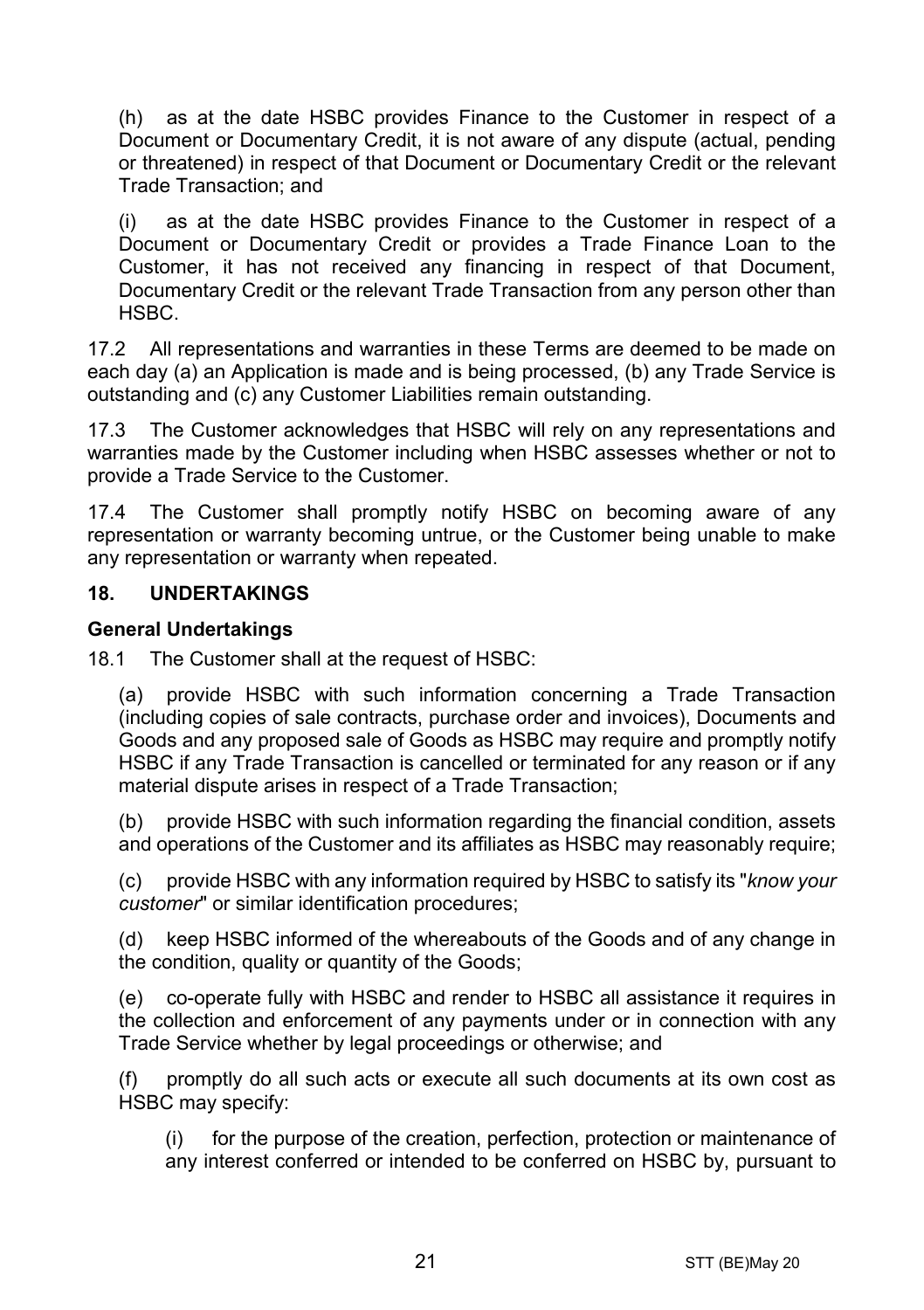or in connection with these Terms (including in respect of any Cash Collateral, Documents, Goods or sale proceeds);

(ii) for the exercise of any rights, powers and remedies of HSBC provided by, pursuant to or in connection with these Terms or by law; and

(iii) to facilitate the realisation by HSBC of any Documents or Goods in which HSBC is, or is intended to be, interested.

#### **Trade Service Undertakings**

18.2 The Customer shall, to the extent applicable to a Trade Service and/or where HSBC has or is purported to have an interest in the relevant Documentary Credit, Documents, Goods or proceeds of sale referred to:

(a) ensure that the Documentary Credit, Documents, Goods or proceeds of sale (as applicable) are free from any mortgage, charge, pledge, lien or other security interest, encumbrance or claim except for any trust, pledge or other form of security in favour of HSBC or which has been expressly permitted by HSBC;

(b) for so long as the Customer has title to the Goods or if as a condition to the Trade Service the Customer is required to procure the insurance of the Goods:

(i) insure the Goods for such value against such insurable risks as is stipulated in the relevant condition or, in the absence of any such condition, as is customary for those Goods;

(ii) promptly following (and in any event within ten days of) the date of the Application for the relevant Trade Service, provide to HSBC copies of the relevant insurance policies; and

(iii) promptly notify HSBC of any claims made on the relevant insurance policies and direct the insurer to pay to HSBC all insurance proceeds in respect of the Goods;

(c) if so requested by HSBC:

(i) promptly arrange for HSBC's interest in the Goods to be endorsed on any relevant insurance policy; and

(ii) promptly submit claims in respect of the Goods to relevant insurer;

(d) promptly pay to HSBC all insurance proceeds received by it in respect of the Goods and, pending payment, hold such proceeds on trust for HSBC (or, if a trust is not recognised and enforceable, hold to the order of HSBC);

(e) promptly endorse all Documents in favour of HSBC, deposit all Documents with HSBC or to its order and note in its records the interest of HSBC in all Documents and the Goods;

(f) promptly pay all freight, warehouse, dock, transit and other charges, rent and all other costs of and in connection with the Documents and/or Goods;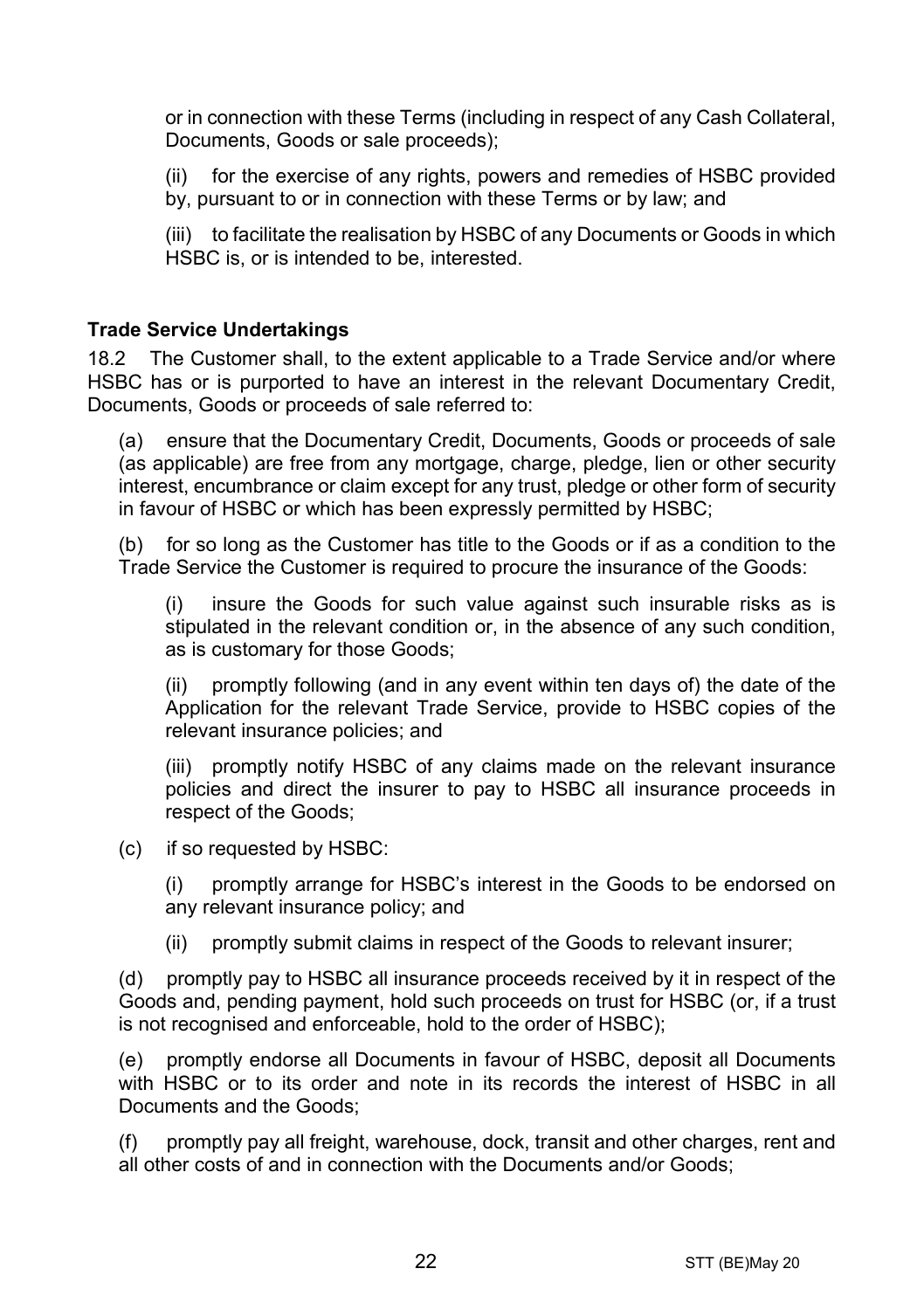(g) not permit the Goods to be processed or altered without the prior written consent of HSBC;

(h) not take any action, which might prejudice the value of the Goods or the effectiveness of any pledge or trust under these Terms;

(i) promptly inform HSBC of any event of which it becomes aware that may adversely affect the liability of a buyer to complete the purchase of the Goods or any change or deterioration in the state or quality or otherwise of the Goods;

(j) promptly inform HSBC if it becomes aware of any theft, fraud, illegal activity, loss, damage or other misuse of or in relation to any Goods or Documents;

(k) permit HSBC (or any delegate) access to any premises at which the Goods are stored or located for the purpose of inspecting, taking possession of, or otherwise protecting its interest in the Goods;

(l) not attempt to factor, transfer, sell, dispose of or otherwise deal with the Documents, Goods or proceeds of sale (as applicable), Documentary Credit (or any confirmation (whether given on a disclosed or undisclosed basis)), except as agreed between HSBC and the Customer from time to time in respect of the Trade Service(s) being provided;

(m) not present the Documents to any other bank, financial institution or similar type of financing entity or obtain any form of financing and/or borrowing in respect of the same Trade Transaction;

(n) not agree to any amendment to the Documentary Credit, SBLC or Document without the prior written consent of HSBC; and

(o) procure the prompt release of HSBC from any guarantee, indemnity or other commitment that HSBC may have provided in respect of the Documents or the Goods,

and HSBC (or any delegate) is authorised to take such steps and to make any payments, on behalf and at the cost of the Customer, to ship, collect, land, store, insure or inspect the Goods and/or to demand and collect any proceeds of sale.

#### <span id="page-22-0"></span>**19. COMPLIANCE WITH LAWS AND SANCTIONS**

19.1 The Customer represents and warrants that:

(a) neither the Customer nor any of its subsidiaries, directors, officers, employees, agents, or affiliates is a person or entity that is, or is owned or controlled by any person or entity that is:

(i) the subject of any sanctions issued, administered or enforced by the US Department of the Treasury's Office of Foreign Assets Control, the US Department of State, the United Nations Security Council, the European Union, Her Majesty's Treasury, the Hong Kong Monetary Authority or any other sanction issuing or enforcement body that may be applicable to HSBC, the Customer, a Trade Service or a Trade Transaction (the **Sanctions**); or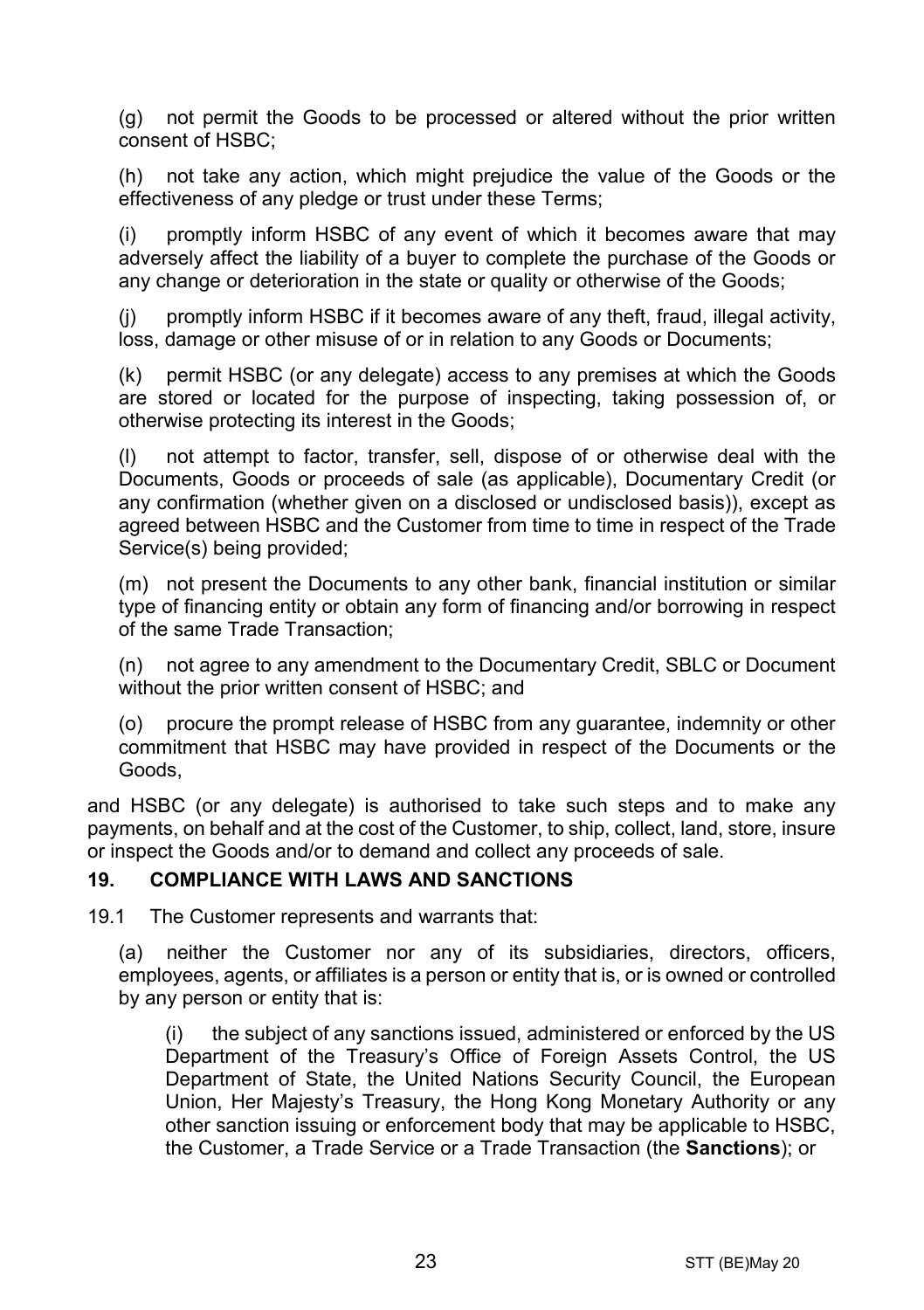(ii) located, organised or resident in a country or territory that is, or whose government is, the subject of Sanctions;

(b) any required import or export licenses applicable to each Trade Transaction have been obtained and, if the Customer is aware that HSBC may require an export license or other authorisation for the provision of the relevant Trade Service for the Customer, the Customer will notify HSBC prior to HSBC providing the Trade Service; and

(c) the Customer is compliant in all material respects with foreign and domestic laws and regulations pertaining to each jurisdiction in which it operates and to each Trade Transaction and the subject matter of such Trade Transaction including, if applicable, the shipment and financing of the goods described in such Trade Transaction or the associated documents.

19.2 The Customer acknowledges and agrees that:

(a) HSBC Group and its service providers are required to act in accordance with the laws and regulations of various jurisdictions, including those which relate to Sanctions, export controls and the prevention of money laundering, terrorist financing, bribery, corruption and tax evasion;

(b) at any time, HSBC may require the Customer to immediately provide to HSBC information related to any Trade Transaction, including the underlying contract or other documentation;

(c) HSBC may take, and may instruct other HSBC Group members to take, to the extent it is legally permitted to do so under the laws of its jurisdiction, any action (a **Compliance Action**) which it considers appropriate to act in accordance with Sanctions or domestic and foreign laws and regulations. Such Compliance Action may include:

(i) the interception and investigation of any payment, communication or instruction;

(ii) the making of further enquiries as to whether a person or entity is subject to any Sanctions or export control restrictions; and/or

- (iii) the refusal to:
	- (A) issue, renew, extend, transfer or assign a Trade Service;
	- (B) make payment of any Claim; or

(C) process a Trade Service or instruction that does not conform with Sanctions, export controls or domestic and foreign laws or regulations; and

(d) neither HSBC nor any HSBC Group member will be liable for any loss, damage, delay, or a failure of HSBC to perform its duties under these Terms or a Trade Service:

(i) arising out of or relating to any Compliance Action taken by HSBC, its service providers, or any HSBC Group member; and/or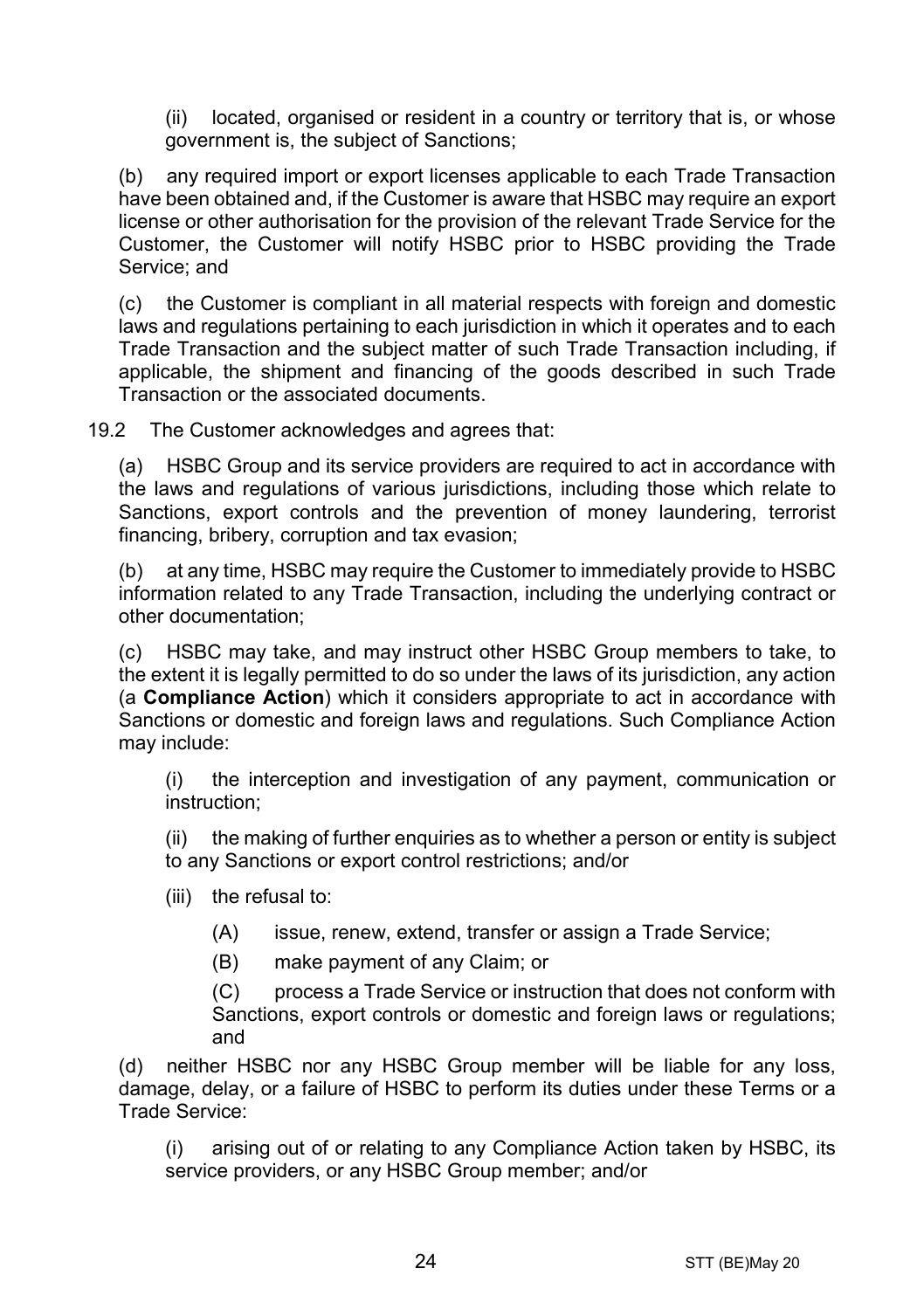(ii) being prevented from paying any Claim in respect of a Trade Service or sending or receiving any message or data or taking any other action in connection with any Trade Service because of an applicable law, regulation or ruling of any governmental agency.

# **SECTION 5 – INSTRUCTIONS AND ELECTRONIC PLATFORMS**

#### <span id="page-24-0"></span>**20. INSTRUCTIONS**

20.1 HSBC is authorised to accept, act and rely upon, and treat as valid and accurate:

(a) all communications, demands and instructions (including any Applications) given or purporting to be given by the Customer to HSBC (an **Instruction**);

(b) all communications and any Claims made or purported to be made by any person; and

(c) any documents provided to HSBC,

including, in each case, those made or given by way of or through a Platform, email, facsimile, telecopier, telex, cable, telephone or such other electronic means (in each case, an Electronic Means) and is under no obligation to enquire as to the authorisation or validity of any such Instruction, communication, Claim or Document.

20.2 The Customer acknowledges and accepts the risk that communications, Instructions, Claims and documents sent to or from HSBC by Electronic Means may be intercepted, monitored, amended, corrupted, contain viruses or be otherwise interfered with by third parties and acknowledges and agrees that HSBC is not responsible or liable to the Customer or any other person for, and the Customer waives any and all claims in respect of, any Losses arising from the same.

20.3 If the Customer communicates, gives an Instruction, makes a Claim or sends a document by Electronic Means, or instructs HSBC to permit a beneficiary or any other person to do the same, the Customer shall indemnify, and hold HSBC harmless from and against, any and all Losses that HSBC may incur (including in respect of any payment made where the relevant Instruction or Claim was unauthorised).

20.4 Where the Customer has made an Application for any Trade Service to be provided for the benefit of an affiliate of the Customer:

(a) the Customer agrees (and will procure the concurrent written agreement of its affiliate) that HSBC has no obligation to obtain instructions from the affiliate and HSBC can deal solely with the Customer on behalf of the affiliate;

(b) the definition of "Trade Transaction" shall be construed to refer to such affiliate rather than the Customer, and the definitions of "Documents" and "Goods" shall be construed accordingly;

(c) references in these Terms to the Customer presenting, handling, disposing, transferring, dealing with or using (however so described) the relevant Documents, Goods or proceeds of sale shall include the affiliate undertaking any such action;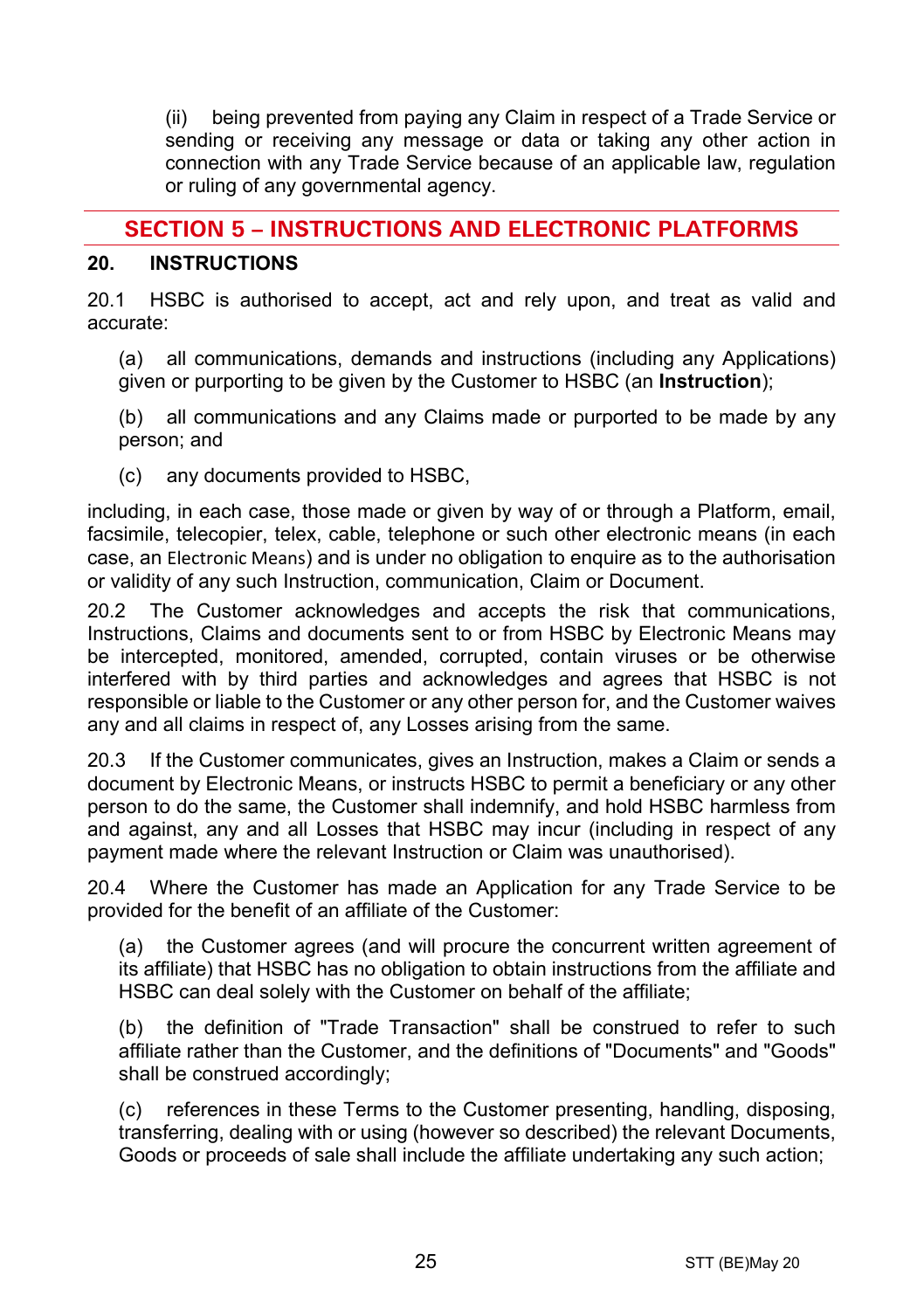(d) the Customer shall procure that the affiliate complies with all undertakings in these Terms in respect of the relevant Trade Transaction, Documents, Goods and proceeds of sale; and

(e) each representation in these Terms made by the Customer shall be made by the Customer for itself and on behalf of the affiliate or, where it can only be made in respect of the affiliate (due to factual circumstances), by the Customer for and on behalf of the affiliate.

20.5 HSBC has no obligation to:

(a) verify the identity or authority of any person communicating, giving an Instruction, making a Claim or providing a document by Electronic Means**;**

(b) verify the authenticity of any signature(s) (whether electronic or otherwise) on any communication made, Instruction given, Claim made or document provided by Electronic Means; or

(c) seek the Customer's prior approval before acting on any communication made, Instruction given, Claim made or document provided by Electronic Means,

however HSBC may, in its absolute discretion, take steps to ascertain the validity, authenticity and origin of any communication, Instruction, Claim or document (including requiring telephone verification of any Instructions) and take any steps that may be mandated by an External Provider and may, where it is unable to ascertain the validity, authority or origin of any communication, Instruction, Claim or document, delay or refuse to act upon any communication, Instruction, Claim or document or suspend or terminate any Trade Service at any time.

#### **21. PLATFORMS**

21.1 The Customer acknowledges and agrees that:

(a) HSBC may rely on External Providers to provide Platforms so that HSBC can perform its obligations under these Terms (or any other applicable terms and conditions) and provide Trade Services;

(b) External Providers are independent from HSBC and may independently charge the Customer fees for use of their Platform and those fees are the sole responsibility of the Customer;

(c) HSBC's obligations under these Terms and any Trade Service shall be subject to HSBC's rights under External Terms and Conditions and the availability of any Platform provided by such External Providers;

(d) HSBC has no obligation to inform the Customer of, or provide the Customer with, any External Terms and Conditions;

(e) HSBC has no control over the electronic processes used by a Platform provided by an External Provider to process, handle and/or send data or messages;

(f) it shall inform HSBC of all External Terms and Conditions applicable to or any charges imposed by any Platform which it uses (or intends to use) in respect of any Trade Service and shall promptly notify HSBC of any changes; and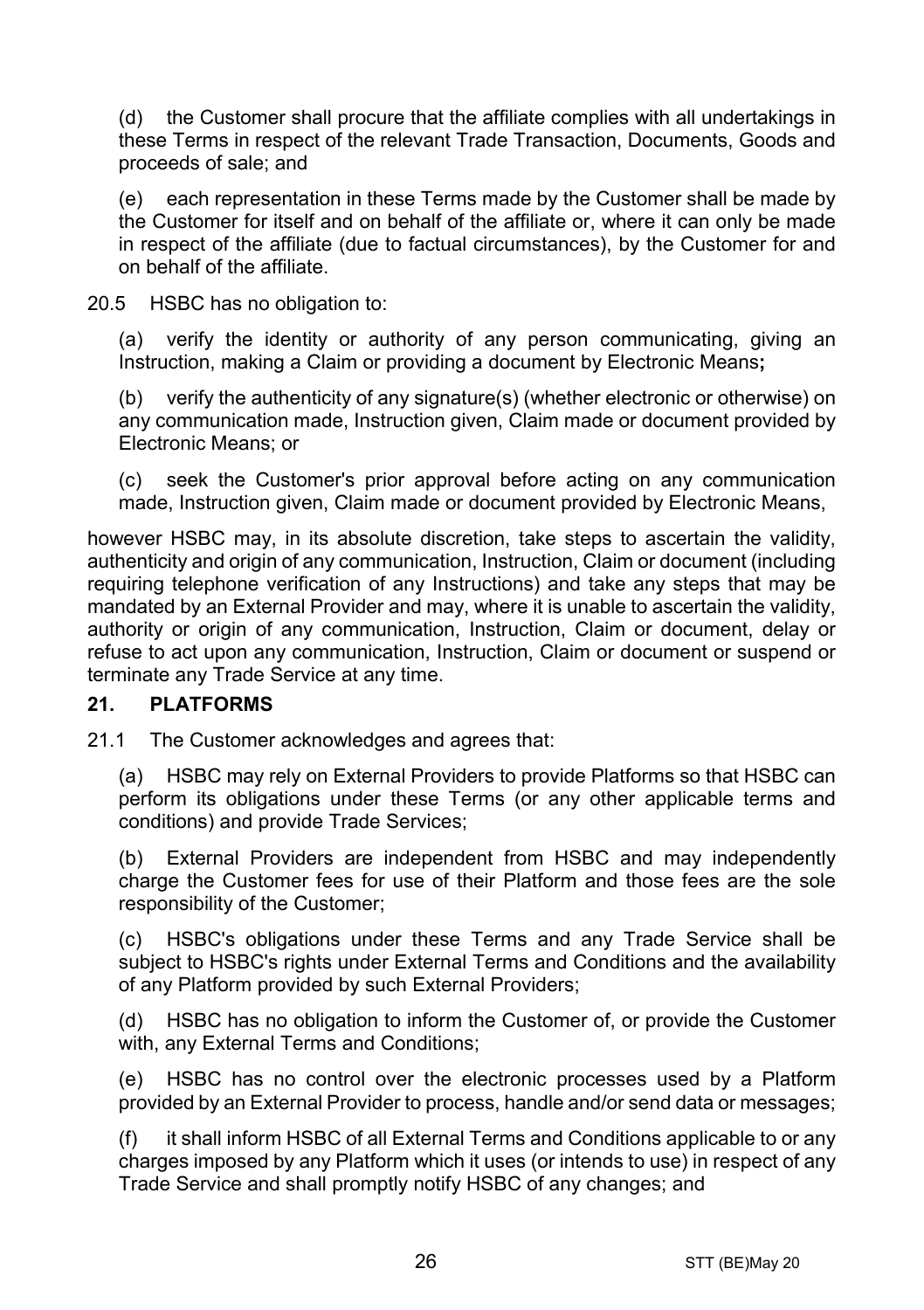(g) it shall promptly provide all information concerning any Platform used by the Customer that HSBC may reasonably request.

21.2 HSBC assumes no liability or responsibility to the Customer or to any other person for any loss or damage that is suffered or incurred as a result of:

(a) the unavailability of any Platform to the Customer, HSBC or any other person for any reason whatsoever; or

(b) the Customer's use of or connection with any Platform, any External Provider or the services provided by HSBC or any External Provider to the Customer involving any Platform.

#### 21.3 The Customer:

(a) shall comply with all security procedures of HSBC and each External Provider and any other reasonable requests HSBC or any External Provider may issue to the Customer regarding the security of any Platform, including instructions on steps to remedy any breach of security; and

(b) acknowledges and agrees that it is the Customer's responsibility to set up, maintain and regularly review all security arrangements concerning access to and use of each Platform and information stored on the Customer's computing and communications systems, and confirms that it has assessed the security arrangements of each Platform and has determined that they are adequate to protect the Customer's interests;

(c) shall take all reasonable precautions to prevent fraudulent or unauthorised use of or access to each Platform;

(d) shall ensure that neither the Customer nor its employees do anything which may result in the security of any Platform or the systems or security of HSBC being compromised; and

(e) shall notify HSBC, as soon as reasonably possible upon becoming aware, of any actual or attempted unauthorised access to any Platform or any unauthorised transaction or attempt to execute an unauthorised Instruction. This notification must be by telephone but must be followed by written notice within forty-eight hours of the telephone call.

# **SECTION 6 - OTHER**

#### **22. LIMITATION ON LIABILITY**

<span id="page-26-0"></span>22.1 Neither HSBC nor any other HSBC Group member shall be liable for any loss, damages, payments, demands, claims, expenses or costs suffered or incurred by the Customer (or any of its affiliates) arising from or in connection with these Terms or any Trade Service other than where such loss, damage, payment, demand, claim, expense or cost arises as a direct result of HSBC's or such other HSBC Group member's gross negligence or wilful misconduct.

<span id="page-26-1"></span>22.2 Notwithstanding Clause [22.1,](#page-26-0) in no circumstance whatsoever will HSBC or any HSBC Group member be liable to the Customer (or any of its affiliates) for: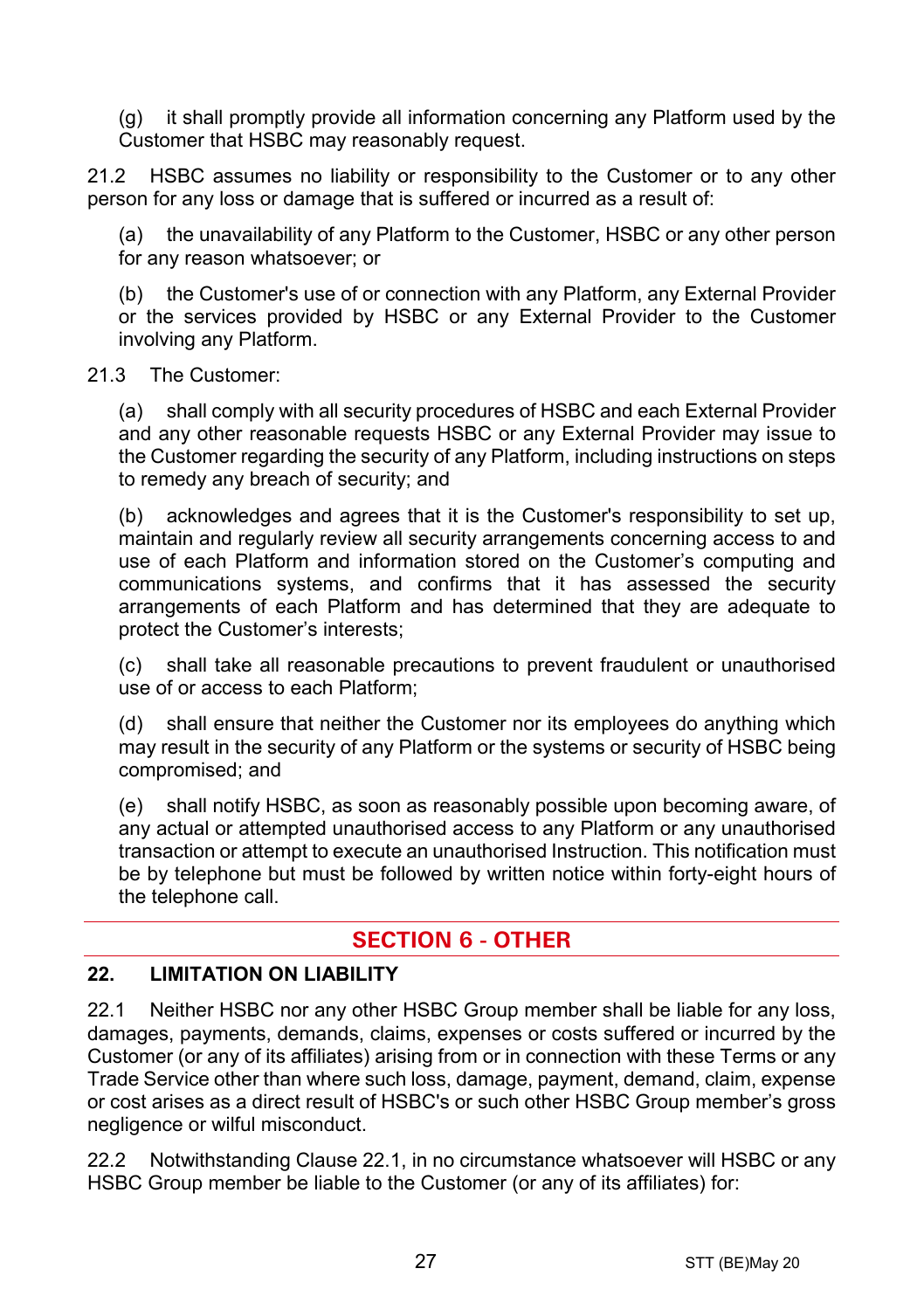- (a) any loss of business, profits or data; or
- (b) indirect, consequential or special loss or damage,

whether or not HSBC or any HSBC Group member has been advised of the possibility of such loss or damage.

22.3 Without limiting Clauses [22.1](#page-26-0) and [22.2,](#page-26-1) HSBC shall not be responsible or liable for, and the Customer waives all claims against HSBC in respect of:

(a) any act, omission, loss or delay relating to forwarding documents or payments to any person or correspondent bank, or any suspense, act, omission, insolvency or bankruptcy of any correspondent bank;

(b) any delay and/or loss in transit of any messages, letters or documents sent by mail, as an electronic communication, through a Platform or a telecommunication channel, or for any delay, mutilation or other errors arising in the transmission or delivery of any communications by third parties and the Customer acknowledges that, notwithstanding any contrary instruction, HSBC may send a document by any method that it considers appropriate;

(c) any delay in performing or failure to perform any of its obligations under these Terms due to any cause beyond its reasonable control, including, but not limited to, the failure, malfunction or unavailability of telecommunications, data communications and computer systems and services over which HSBC has no control, war, hostilities, invasion, civil unrest, strikes, lock-outs or other industrial action or trade disputes (whether involving HSBC's employees or any other person) or any law or government order (whether or not having the force of law);

(d) any failure by HSBC to pay a Claim or other HSBC's act or failure to act because of any domestic or foreign law, regulation, ruling or interpretation of any domestic or foreign court or governmental agency;

(e) the form, sufficiency, correctness, genuineness, authority of any person signing or endorsing (including any person making presentations, demands, giving Instructions (including by Electronic Means) to HSBC purportedly on the authority of the Customer or a beneficiary), falsification, or the legal effect of, any documents if such documents on their face reasonably appear to be in order;

(f) the source, accuracy, validity, authenticity, falsification or legal effect of any data, documents or statements made, presented or received from any Platform or any party to a Trade Transaction, any related documents, or the description, quantity, weight, quality, condition, packing, delivery, value or existence of the goods, services or other performance to which such data, documents or statements relates, or for the good faith or acts or omissions, solvency, performance or standing of any party to a Trade Transaction, the consignor, carrier, forwarder, consignee, insurer of the goods, or any other person;

(g) any improper acts of the beneficiary, including breach of contract in respect of a Trade Transaction, in which circumstances the Customer shall assume and undertake all such risks; and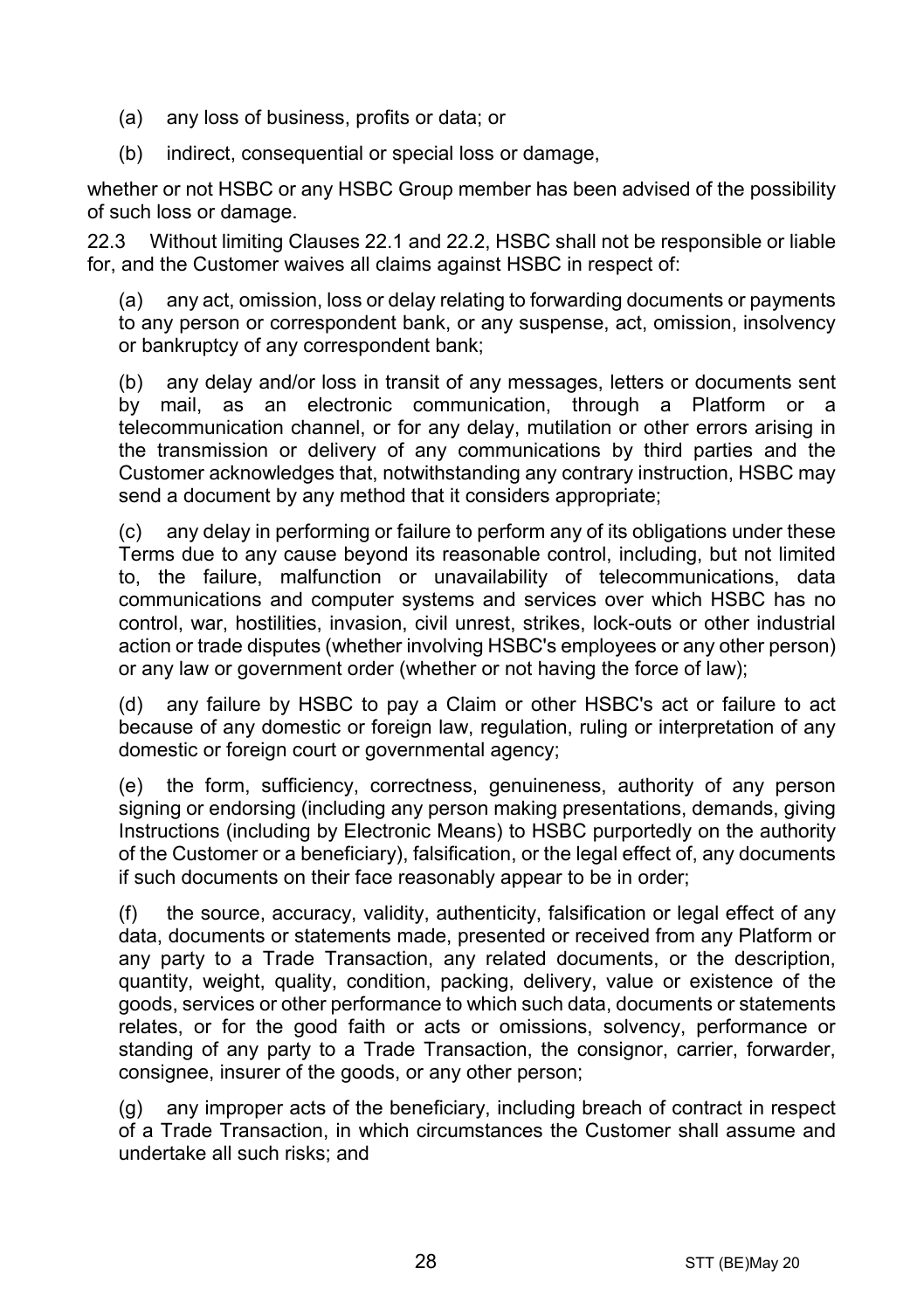(h) the Customer acting or relying on any advice received from HSBC whether or not such advice was requested by the Customer.

22.4 If HSBC uses the services of another party, correspondent bank, agent or Platform for the purposes of issuing an Instrument or Documentary Credit, making payment, handling Goods or Documents or for any other purpose to support the services contemplated by these Terms, HSBC shall do so for the Customer's account and at the Customer's risk and HSBC shall assume no liability or responsibility should any instructions which HSBC gives to any such other party not be carried out even if the choice of such other party was HSBC's. Additionally, HSBC shall not be liable for any act, failure to act, default, suspension, bankruptcy or insolvency of such other party.

22.5 Where HSBC performs a review of any Document at the request of the Customer, such review is indicative only and not final or conclusive and HSBC shall not be responsible or liable for, and the Customer waives all claims against HSBC in respect of, an omission by or failure of HSBC to identify any discrepancies during any such review.

22.6 Where HSBC agrees to advise a Documentary Credit or any Instrument which is not issued by a bank or present any Document in respect of, or otherwise handle, such Documentary Credit or Instrument, the Customer acknowledges and agrees that:

(a) such Documentary Credit or Instrument may not be an independent third party undertaking and may not quarantee payment by the issuer or applicant;

(b) the applicable ICC Rules may not address, cover or extend to such type of Documentary Credit or Instrument;

(c) HSBC may not be able to pursue the issuer for payment in the same manner as it would be able to in respect of a Documentary Credit or Instrument issued by a bank; and

(d) the Customer should seek independent legal advice,

and the Customer assumes all such risks and waives all claims against HSBC for losses, damages, costs, fees, claims, actions or demands with respect to such Documentary Credit or Instrument including any claims that HSBC failed to alert the Customer that it was advising such type of Documentary Credit or Instrument, failed to pay such Documentary Credit or Instrument in the manner of a Documentary Credit or Instrument issued by a bank, or failed to collect payment from the issuer of such Documentary Credit or Instrument.

22.7 Subject to the provisions above, where any liability of HSBC or any HSBC Group member to the Customer (or any of its affiliates) arises under these Terms or in connection with any Trade Service, such liability shall not exceed USD 1,000,000 in aggregate in any calendar year.

#### <span id="page-28-0"></span>**23. DISCLOSURE, CONFIDENTIALITY AND PRIVACY**

23.1 Without limiting any other terms between the Customer and HSBC or any HSBC Group member, HSBC is authorised: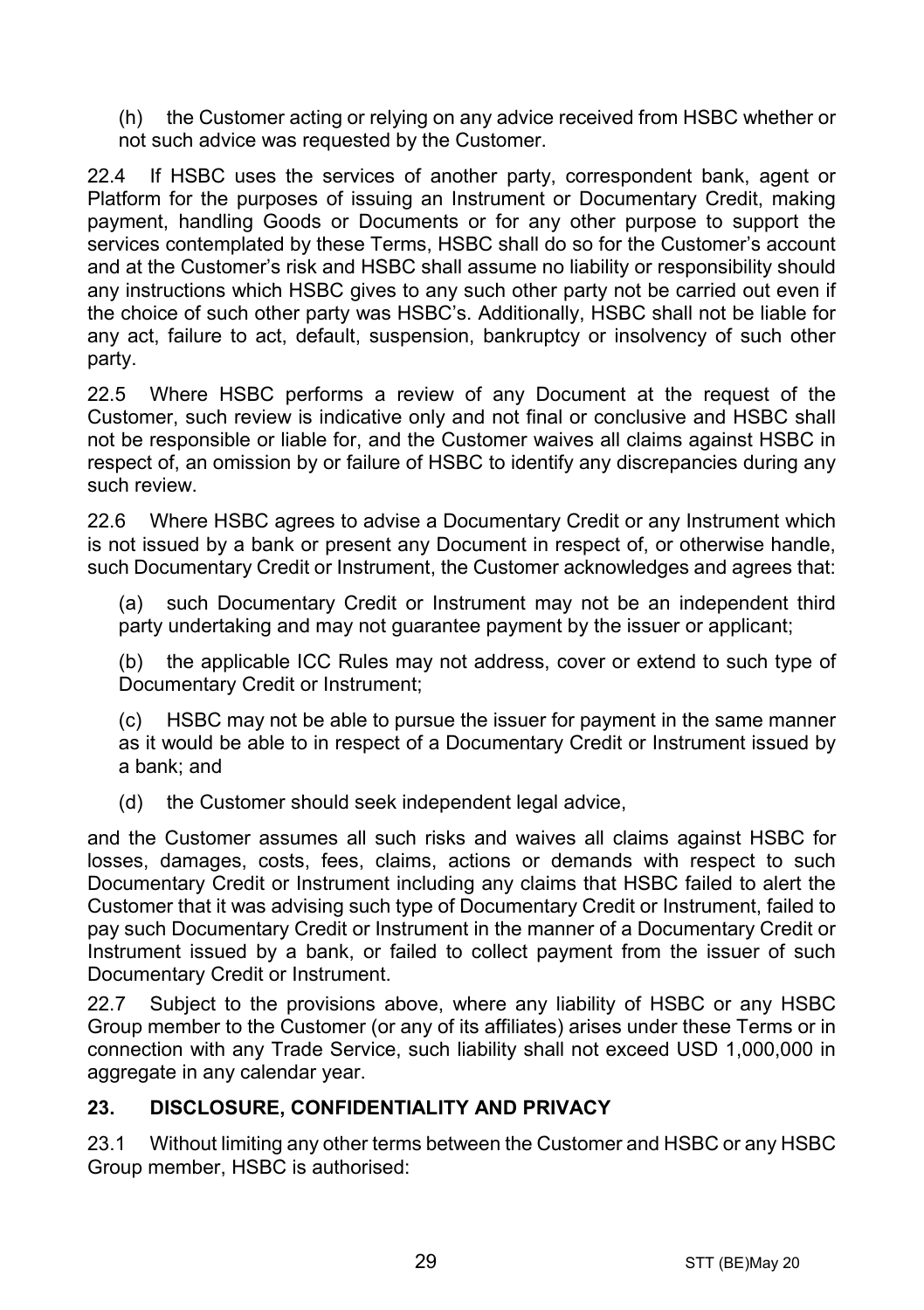<span id="page-29-0"></span>(a) to appoint any other person as its correspondent, nominee or agent in connection with these Terms and any Trade Service and HSBC may delegate any of its powers under these Terms or a Trade Service to such person;

(b) to notify any other person of its interest in any Documents, Goods or proceeds of sale; and

(c) to transfer and disclose any Customer Information to the following recipients (who may also process, transfer and disclose such Customer Information):

(i) any HSBC Group member and any of its or their officers, directors, employees, professional advisors, insurers, brokers, auditors, partners, subcontractors, correspondents, nominees, agents, delegates, service providers (including External Providers and Platforms) and associates;

(ii) any Authorities;

(iii) anyone acting on the Customer's behalf, payment recipients, beneficiaries, account nominees, intermediary, correspondent and agent banks, clearing houses, clearing or settlement systems, market counterparties, upstream withholding agents, swap or trade repositories, stock exchanges, and companies in which the Customer has an interest in securities (where such securities are held by HSBC for the Customer);

(iv) any person or entity who acquires (or may acquire) an interest in or assumes (or may assume) risk in or in connection with any Trade Service;

(v) any other financial institutions, credit reference agencies or credit bureaus, for obtaining or providing credit references; and/or

(vi) any person or entity in connection with any HSBC Group business transfer, disposal, merger or acquisition, wherever located, including in jurisdictions which do not have data protection laws that provide the same level of protection as the jurisdiction in which the Trade Service is supplied,

including where the recipient of any such appointment, notification, transfer or disclosure is located outside of the relevant Governing Jurisdiction.

23.2 HSBC will not be liable for the acts or omissions of any External Provider as to the collection, use or disclosure by that External Provider of Customer Information.

23.3 Where the Customer has given HSBC information about natural persons (such as authorised signatories), the Customer confirms that those natural persons have authorised the Customer to do so (and to receive any data protection notices on their behalf) and have consented to HSBC's collection, use, storage, processing, transfer and disclosure of their Personal Data and data for the purpose of HSBC carrying out any action contemplated by these Terms or providing a Trade Service to or for the Customer.

23.4 The Customer shall ensure that any information that the Customer asks HSBC to forward to third parties is complete, accurate and will not give rise to any claim against HSBC (including any claim in defamation, in relation to privacy, banking secrecy or data protection or for infringement of any other third party rights) and the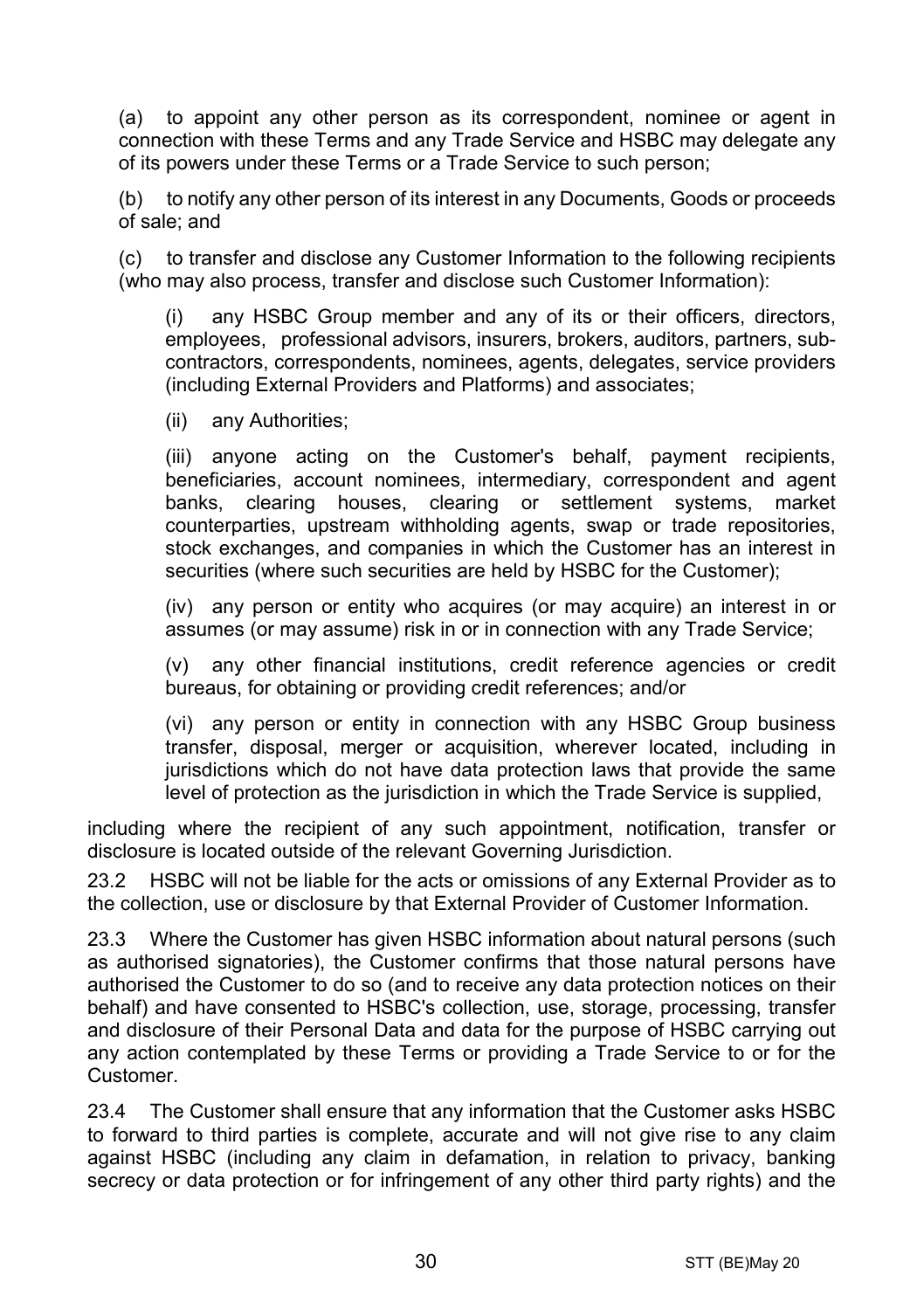Customer confirms and represents that it has obtained the requisite consent and/or waiver (where required) for HSBC to forward such information.

#### **24. MISCELLANEOUS**

24.1 Other than a Trade Service which has been provided on an irrevocable or committed basis, HSBC may at any time withdraw a Trade Service or refuse to provide a Trade Service in its absolute discretion.

24.2 Any waiver, release or consent by HSBC under or in respect of these Terms or a Trade Service will only be effective if made in writing (which may be made through a Platform).

24.3 HSBC may at any time change these Terms by providing the Customer with at least 30 days' written notice and any Trade Service requested on or after the effective date in such notice shall be subject to the amended Terms.

24.4 HSBC is authorised to take such steps and to make such payments as it considers necessary, at the cost of the Customer, to remedy any default by the Customer in respect of its obligations under these Terms or any Trade Service.

24.5 Neither HSBC's failure to exercise, nor HSBC's delay in exercising, any of its rights or remedies under these Terms or in respect of a Trade Service shall operate as a waiver of any such right or remedy, nor shall any single or partial exercise of any right or remedy prevent any further or other exercise of any other right or remedy.

24.6 The Customer may not assign or transfer any of its rights or obligations under these Terms or a Trade Service. HSBC may assign, transfer or create security over any of its rights under or in respect of these Terms or a Trade Service without restriction or notice.

24.7 Without prejudice to Claus[e 20](#page-24-0) (*[INSTRUCTIONS](#page-24-0)*), any notices by the Customer in connection with these Terms or a Trade Service must be given to HSBC in writing at the address of HSBC most recently advised by HSBC to the Customer. HSBC may give notice to the Customer in person, by telephone or facsimile, by post, through a Platform or, if agreed by the Customer, through another electronic channel at the address or number most recently notified by the Customer to HSBC. A notice sent by post will be deemed to have been received 7 calendar days after posting if within the same country, or 15 calendar days after posting if cross border.

24.8 Each of the provisions of these Terms is severable and distinct from the others and, if one or more of such provisions is or becomes illegal, invalid or unenforceable, the remaining provisions shall not be affected in any way.

24.9 If the Customer includes two or more persons, the obligations and liabilities of these persons under or in respect of a Trade Service and these Terms shall be joint and several.

24.10 Nothing in these Terms shall be deemed to create any partnership, joint venture or relationship of principal and agent between HSBC and the Customer or create or give rise to any fiduciary relationship of any nature.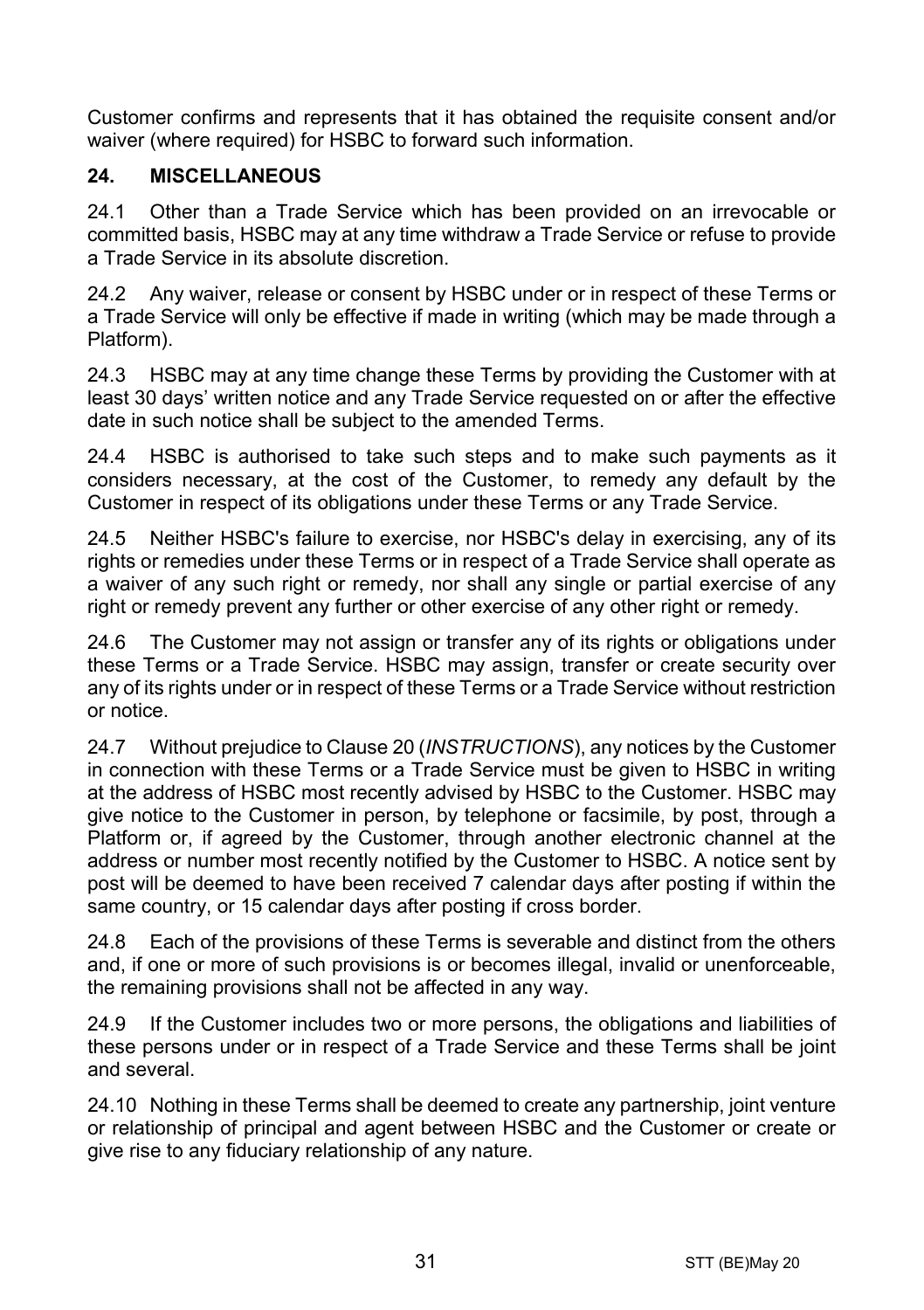24.11 To the extent permitted by the laws of the Governing Jurisdiction, the Customer irrevocably waives any right of sovereign immunity from suit, jurisdiction or adjudication (including in respect of pre-judgement interim relief and execution of any judgement) that it may have in the Governing Jurisdiction or otherwise, whether that immunity relates to itself or to any commercial or non-commercial assets (including land, bank accounts or other assets held in the name of a diplomatic mission or otherwise or belonging to the Customer's central bank or other monetary authority).

24.12 These Terms are for the benefit of the Customer, HSBC and each HSBC Group member, and are not intended to benefit any other third party or be enforceable by any other third party. Any rights of HSBC to bring to an end or change these Terms or any contract to which they form part are not subject to the consent of any other third party.

# **25. GOVERNING LAW AND JURISDICTION**

25.1 For the purposes of a Trade Service:

(a) that Trade Service and these Terms will be governed by the laws of the Governing Jurisdiction; and

(b) the courts of the Governing Jurisdiction shall have non-exclusive jurisdiction to settle any disputes that may arise out of, or in connection with, that Trade Service and these Terms, their interpretation or any non-contractual obligations arising from or connected with them.

25.2 If a process agent is specified in an Application or Facility Agreement in respect of a Trade Service, service of any legal process on the person whose name and address is specified in such Application or Facility Agreement shall constitute service on the Customer.

25.3 If no process agent has been appointed by the Customer, upon request from HSBC the Customer will, within five Business Days, appoint a process agent (with an office in the Governing Jurisdiction) for service of all legal process relating to these Terms and the relevant Trade Service on the Customer and the Customer will notify the process agent's address to HSBC. If the Customer does not do this, HSBC may appoint a process agent on the Customer's behalf and at its expense and shall, as soon as practicable, notify the Customer of such appointment.

# **SECTION 7 – DEFINITIONS AND INTERPRETATION**

#### **26. DEFINITIONS AND INTERPRETATION**

26.1 In these Terms:

**Application** means an application, instruction or request by the Customer for a Trade Service (whether for itself or for another person) using an application form, or pursuant to the terms of a Facility Agreement or made using a Platform.

**Authorities** includes any judicial, administrative, public or regulatory body (including any self-regulatory body), any government, any tax authority, any securities or futures exchange, any court, any central bank or law enforcement body, or any of their agents, with jurisdiction (direct or indirect) over any part of the HSBC Group at any time.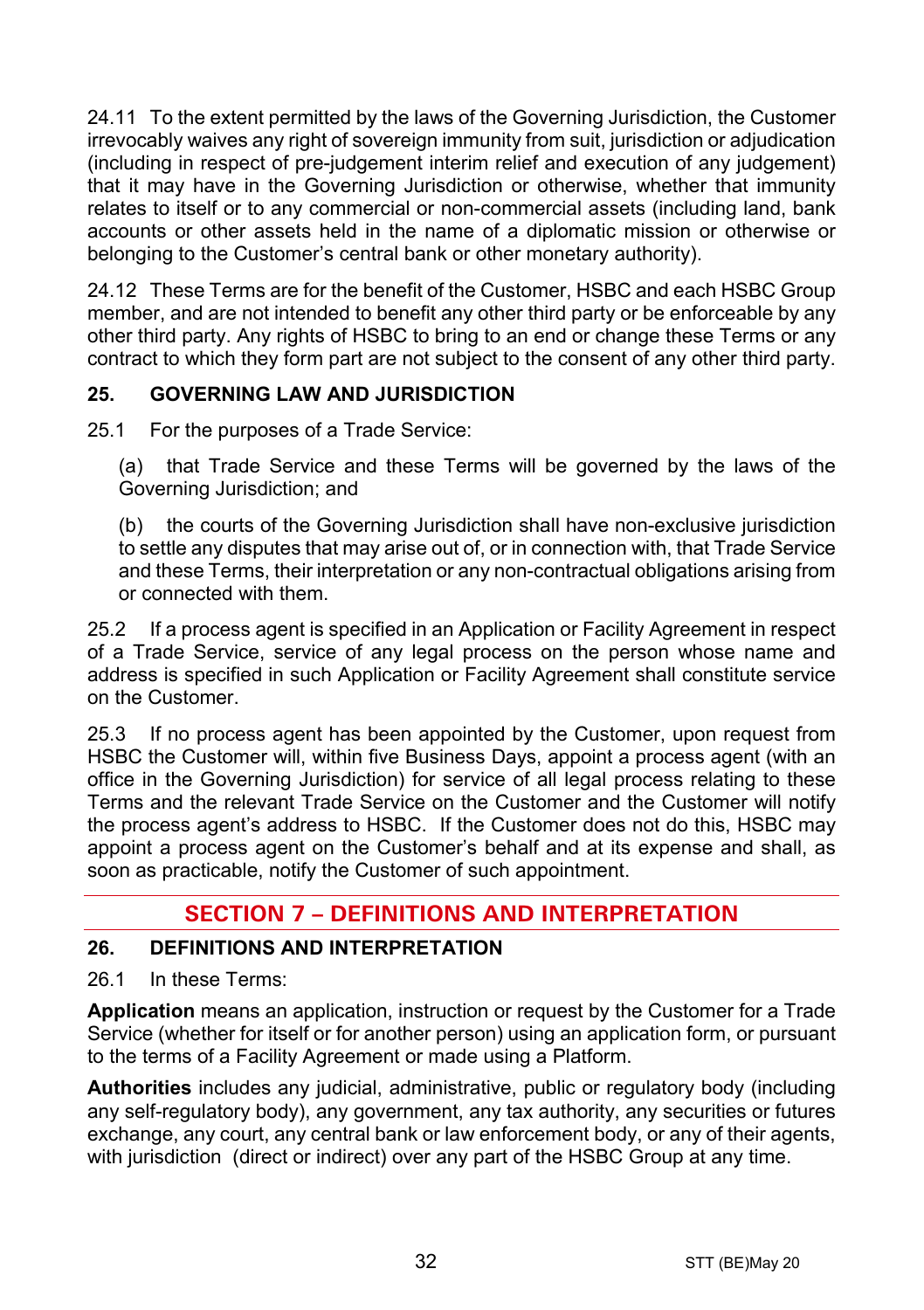**Back-to-Back Documentary Credit** has the meaning given to it in Clause [3.14](#page-5-0) (*[DOCUMENTARY CREDITS](#page-3-0)*).

**Business Day** means, in respect of a Trade Service, a day on which banks are open for general business in the Governing Jurisdiction.

**Cash Collateral** has the meaning given to it in Clause [10](#page-14-1) (*[CASH COLLATERAL](#page-14-1)*).

**Claim** means any demand, request for payment or for acceptance and payment, claim, presentation or drawing made in respect of a Trade Service by a beneficiary, the Customer or any other person.

**Collection** means a collection transaction in respect of the handling of Documents where HSBC may act as either a remitting bank, collecting bank or presenting bank.

**Compliance Action** has the meaning given to it in Clause [19](#page-22-0) (*[COMPLIANCE WITH](#page-22-0)  [LAWS AND SANCTIONS](#page-22-0)*).

**Country Conditions** means HSBC's additional terms and conditions for the country in which the HSBC entity providing the relevant Trade Service is located.

**Customer** means the person who requests the relevant Trade Service and with whom HSBC contracts with respect to the provision of that Trade Service (and, without limitation, as may be specified in the relevant Application). If HSBC provides a Trade Service to a person that is not a customer of HSBC, references in these Terms to the "Customer" shall apply to that person even though that person is not a customer of HSBC.

**Customer Information** means any Personal Data, confidential information, and/or Tax Information (including accompanying statements, waivers and consents) of either the Customer, or a person or entity whose information (including any Personal Data or Tax Information) which the Customer provides, or which is provided on the Customer's behalf, to any HSBC Group member in connection with the provision of any Trade Service.

**Customer Liabilities** means at any time:

(a) all liabilities of the Customer to HSBC or any HSBC Group member (including arising under or in connection with any Trade Service and these Terms) incurred in any currency and in any capacity and whether present or future, actual or contingent, direct or indirect, or incurred alone or jointly with any other person;

(b) interest on such liabilities (both before and after any demand or judgment) to the date on which HSBC or any such HSBC Group member receives payment, at the rates payable by the Customer or which would have been payable but for any circumstances which restricts payment;

(c) any costs and expenses incurred by HSBC or any HSBC Group member in making payment under or in respect of a Trade Service on behalf of the Customer (but without HSBC being under any obligation to do so) as a result of failure by the Customer to make such payment when due or demanded; and

(d) all costs and expenses (including legal fees on a full indemnity basis) of HSBC or any HSBC Group member in perfecting or enforcing its rights under or in respect of a Trade Service and these Terms.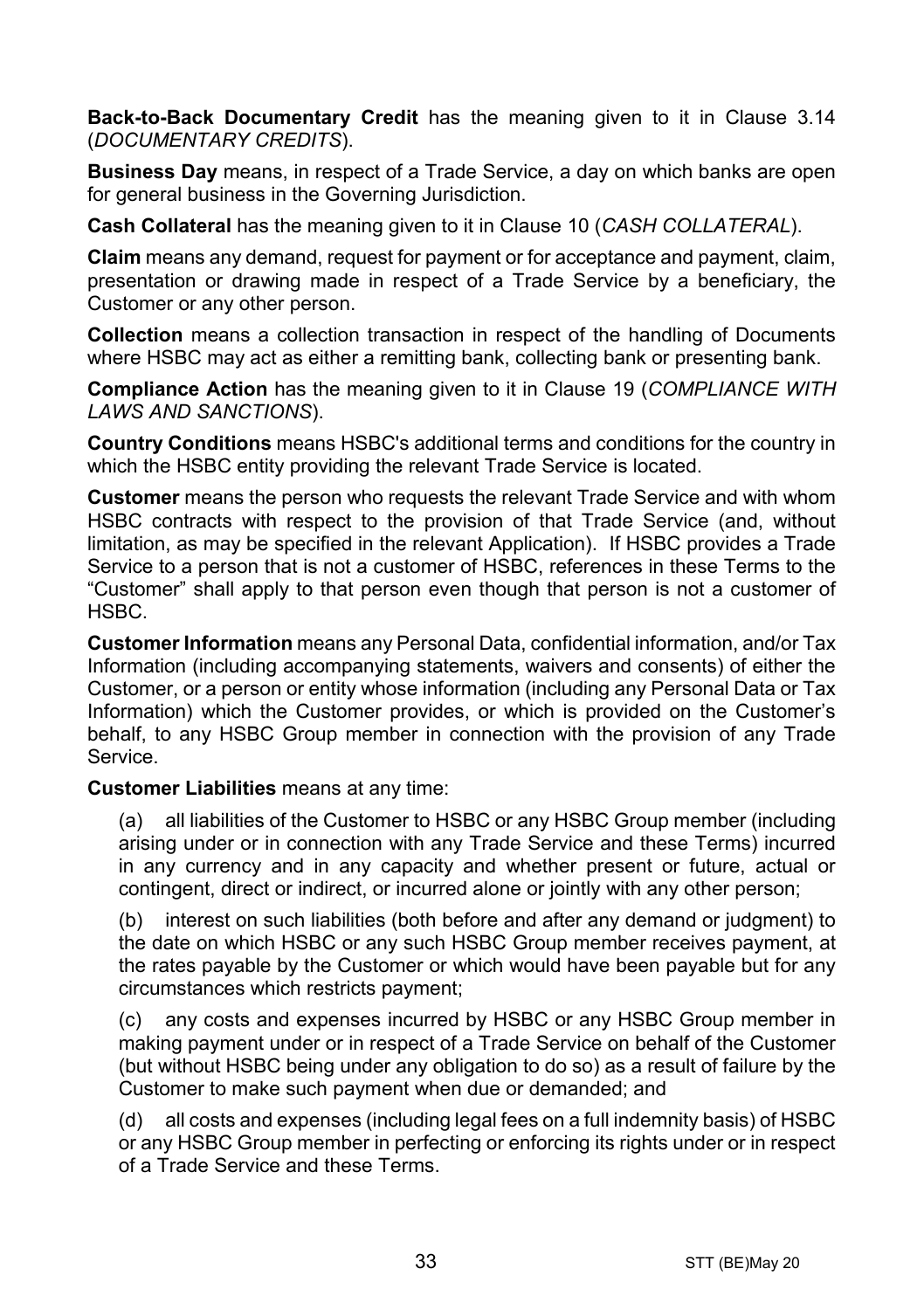**Documentary Credit** means a documentary credit or letter of credit or any commitment to issue a documentary credit or letter of credit (including any extension. renewal or amendment of the same).

**Documents** means any drafts, bills of exchange, promissory notes, cheques, documents of title, certificates, invoices, statements, transport documents, insurance policies, warehouse warrants, warehouse receipts or any other similar instruments relating to a Trade Transaction in respect of which HSBC has provided Trade Service(s) to the Customer.

**Electronic Means** has the meaning given to it in Clause [20](#page-24-0) (*[INSTRUCTIONS](#page-24-0)*).

**Exchange Rate** means HSBC's spot rate of exchange (or if HSBC does not have an available spot rate of exchange for the relevant currency, any other publicly available spot rate of exchange selected by HSBC) for the purchase of the required currency in the relevant foreign exchange market at the relevant time using the currency in which the relevant payment was paid (where any such spot rate of exchange shall be selected by HSBC acting reasonably in the circumstances).

**External Provider** means a person (other than HSBC) that makes any Platform available to HSBC and/or the Customer.

**External Terms and Conditions** means any agreement which is entered into between an External Provider and either HSBC or the Customer setting out the terms and conditions applicable to HSBC's or the Customer's use of a Platform.

**Facility Agreement** means a letter or agreement between the Customer and HSBC pursuant to which HSBC agrees to provide to the Customer a facility in respect of Trade Services.

**Finance** means discounting, negotiating, purchasing, prepaying, early paying or endorsing a Document (whether or not drawn under a Documentary Credit or Collection) or Documentary Credit and **Financed** and **Finances** shall be construed accordingly. For the avoidance of doubt, **Finance** does not include a Trade Finance Loan.

**Goods** means the goods or products which are the subject of a Trade Transaction in respect of which HSBC has provided Trade Service(s) to the Customer.

**Governing Jurisdiction** means the jurisdiction in which the relevant HSBC entity providing the Trade Service is located or such other jurisdiction agreed in writing between the Customer and HSBC or specified in the relevant Country Conditions.

**HSBC** means the HSBC Group member (or, if applicable, the branch of such HSBC Group member) providing the relevant Trade Service, and its successors and assigns and, where the context permits, includes any person appointed by HSBC under Clause [23.1\(a\)](#page-29-0) (*[DISCLOSURE, CONFIDENTIALITY AND PRIVACY](#page-28-0)*).

**HSBC Group** means HSBC Holdings plc and its subsidiaries and affiliates from time to time.

**ICC** means the International Chamber of Commerce.

**Increased Costs** means a reduction in the rate of return from a Trade Service or on HSBC's overall capital, an additional or increased cost or a reduction of any amount due and payable under these Terms or in respect of a Trade Service, which is incurred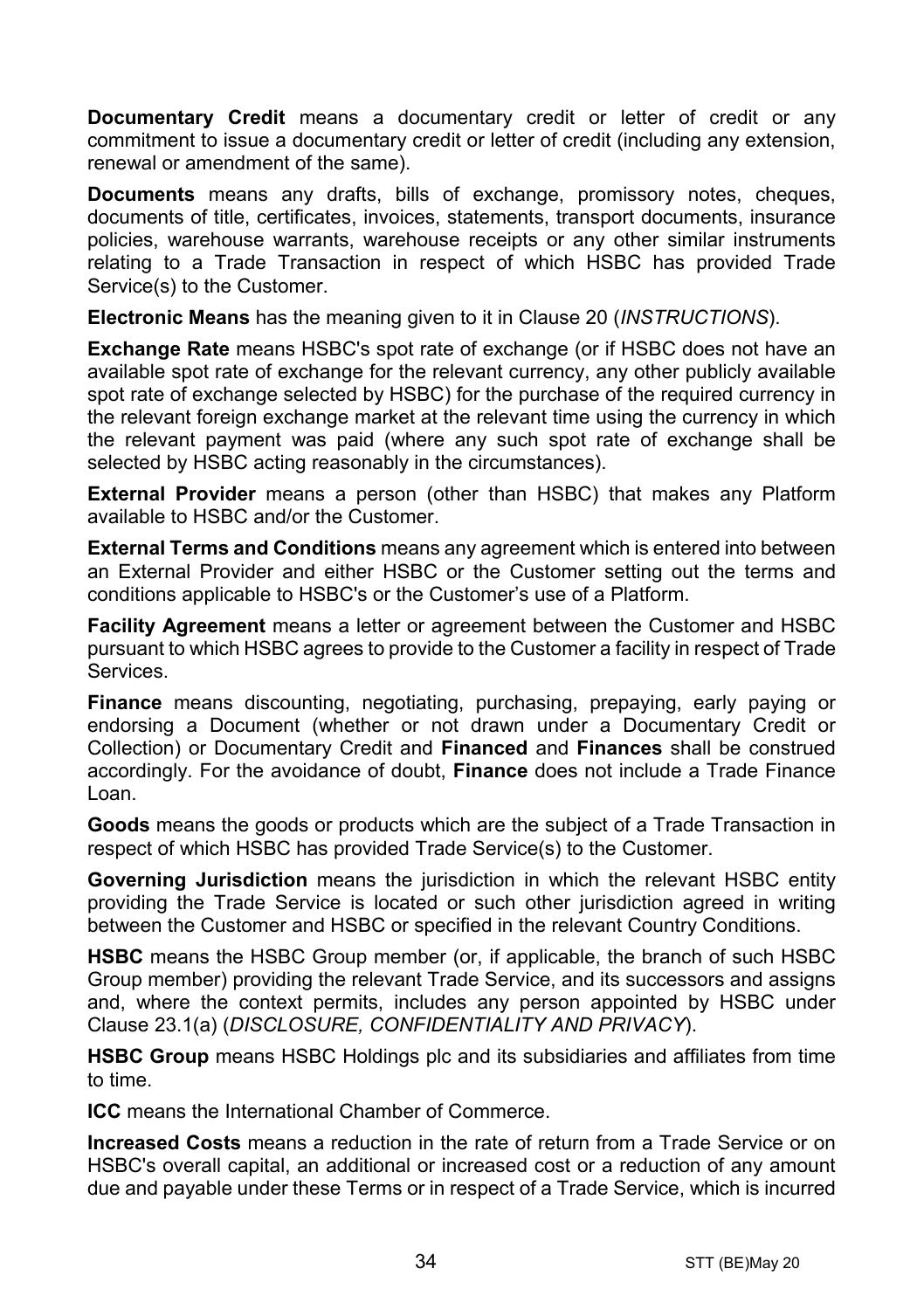or suffered by HSBC to the extent that it is attributable to HSBC performing its obligations under these Terms or a Trade Service.

**Indemnified Party** has the meaning given to it in Claus[e 9](#page-13-0) (*[REIMBURSEMENT AND](#page-13-0)  [INDEMNITY](#page-13-0)*).

**Instruction** has the meaning given to it in Clause [20](#page-24-0) (*[INSTRUCTIONS](#page-24-0)*).

**Instrument** means any SBLC, demand guarantee (including an avalisation, coacceptance or acceptance of a Document), bond, counter-guarantee, counter-SBLC, or similar independent payment obligation (including any extension, renewal or amendment of the same).

**Losses** has the meaning given to it in Clause [9](#page-13-0) (*[REIMBURSEMENT AND](#page-13-0)  [INDEMNITY](#page-13-0)*).

**Master Documentary Credit** has the meaning given to it in Clause [3.14](#page-5-0) (*[DOCUMENTARY CREDITS](#page-3-0)*).

**Personal Data** means any information relating to an individual from which such individual can be identified, including sensitive personal data, name(s), residential address(es), contact information, age, date of birth, place of birth, nationality, citizenship, personal and marital status.

**Platform** means any electronic platform (a) used by HSBC, the Customer or any other person for giving or receiving any Instruction, Claim or other communication in relation to any Trade Service, and/or (b) used by HSBC or any other person for issuing or providing any Trade Service, and shall include HSBCnet.

**Recourse Event** means in respect of a Trade Service:

(a) any misrepresentation, alleged or actual fraud, illegality or unauthorised act of the Customer and/or any other party to the Trade Transaction;

(b) any alleged or actual invalidity, non-compliance or unenforceability of the Documentary Credit, SBLC, Document(s) or Trade Transaction (as applicable); or

(c) any injunction, court order, law, regulation or Sanctions which restrict any payment (whether to or from HSBC and/or not subsequently discharged).

**SBDC** means a standby documentary credit.

**SBLC** means a standby letter of credit (which includes an SBDC).

**Sanction** has the meaning given to it in Clause [19](#page-22-0) (*[COMPLIANCE WITH LAWS AND](#page-22-0)  [SANCTIONS](#page-22-0)*).

**Security Agreement** means any document creating security or quasi-security over any of the Customer's rights and/or assets in support of any obligations which the Customer may have to any HSBC Group member from time to time.

**Tariff Book** means, if applicable in the relevant jurisdiction, HSBC's tariff book setting out HSBC's fees, commissions, interest rates and other rates for Trade Services as is available upon request by the Customer and/or can be accessed online.

**Tax** includes goods and services tax, value added tax, sales tax, stamp duty or any tax, levy, impost, deduction, charge, rate, duty, compulsory loan or withholding which is levied or imposed by a government agency, and any related interest, penalty,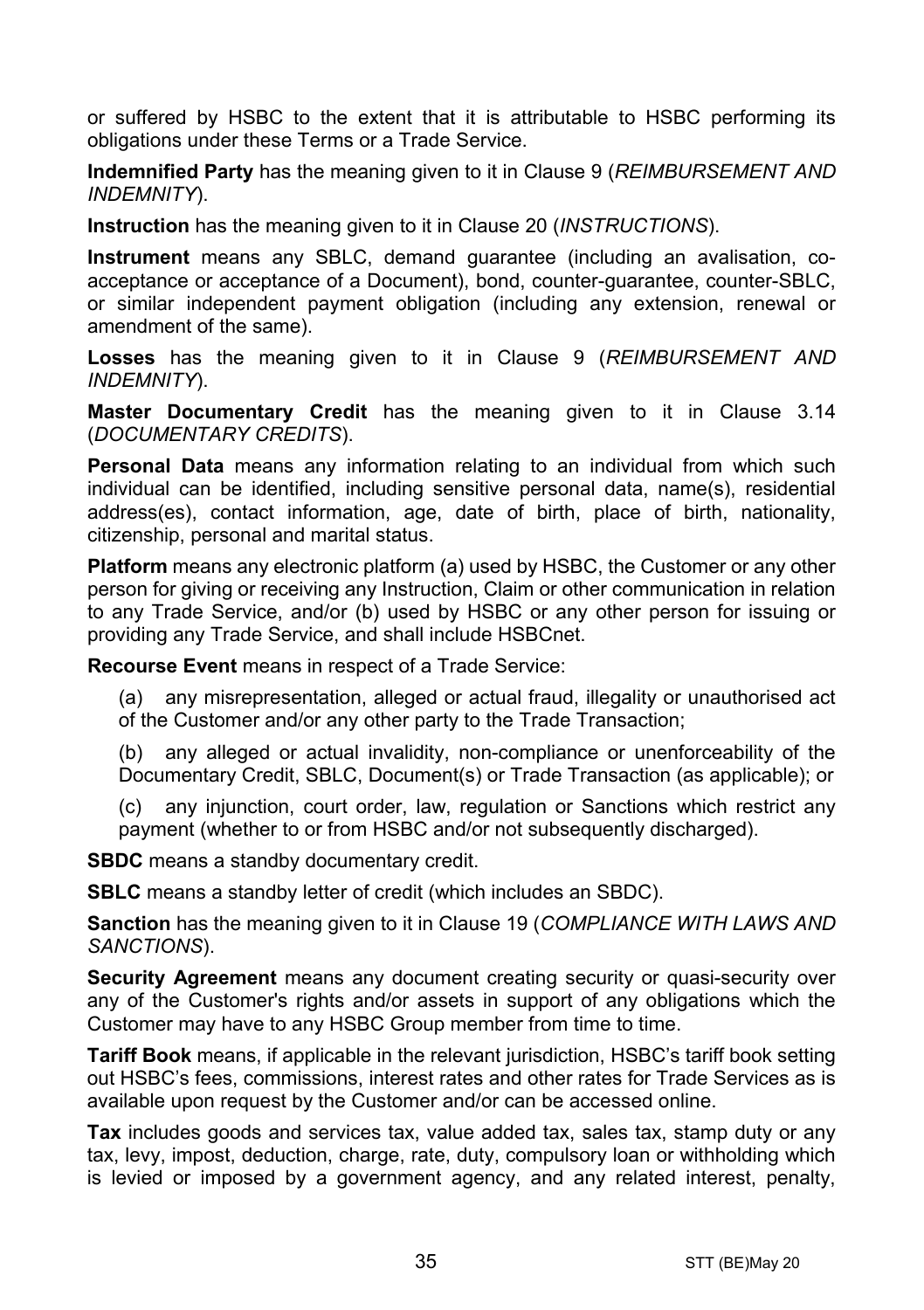charge, fee or other amount (but does not include tax on the overall net income of HSBC).

**Tax Information** means any documentation or information (and accompanying statements, waivers and consents) relating, directly or indirectly, to the Customer's tax status and the tax status of any owner, "controlling person", "substantial owner" or beneficial owner of the Customer.

**Trade Finance Loan** means a loan, advance, credit or other financial accommodation provided by HSBC to the Customer in respect of a Trade Transaction.

#### **Trade Service** includes:

(a) the issue of a Documentary Credit and instructing any advising bank, nominated bank or confirming bank in relation to such Documentary Credit;

(b) acting as the advising bank, nominated bank or confirming bank (on a disclosed or undisclosed basis) in relation to a Documentary Credit;

(c) the issue of an Instrument and/or instructing any correspondent bank in relation to, and issuing an counter-guarantee, counter-SBLC or indemnity in respect of, an Instrument;

(d) acting as the advising bank, confirming bank or correspondent bank in relation to an Instrument;

- (e) the handling of a Documentary Credit, Instrument or Document;
- (f) Collections;
- (g) the provision of any Finance;
- (h) the provision of a Trade Finance Loan;

(i) the issue of a letter of indemnity or shipping guarantee and/or the signing, endorsement or release of any Transport Document;

- (j) the release of Documents;
- (k) any other service or product relating to a Trade Transaction provided,

by HSBC to, at the request of, or in respect of the Customer.

**Trade Transaction** means a transaction involving the sale or purchase by the Customer of goods or services from/to a third party, and includes any contract(s) on which such transaction may be based.

**Transport Documents** has the meaning given to it in Clause [8](#page-12-0) (*[APPLICATIONS FOR](#page-12-0)  [RELEASE OF GOODS, SHIPPING GUARANTEES AND](#page-12-0) LETTERS OF INDEMNITY*).

**USD** means the lawful currency of the United States of America.

26.2 Unless contrary indication appears, any reference in these Terms to:

an **Application** or **Trade Service** (and any reference in an Application to a **Trade Service**) includes (where applicable) the contract created between the Customer and HSBC by HSBC accepting that Application by providing or undertaking that Trade Service;

(a) the **Customer**, **HSBC** or any other person shall be construed so as to include its successors in title, permitted assigns and permitted transferees to, or